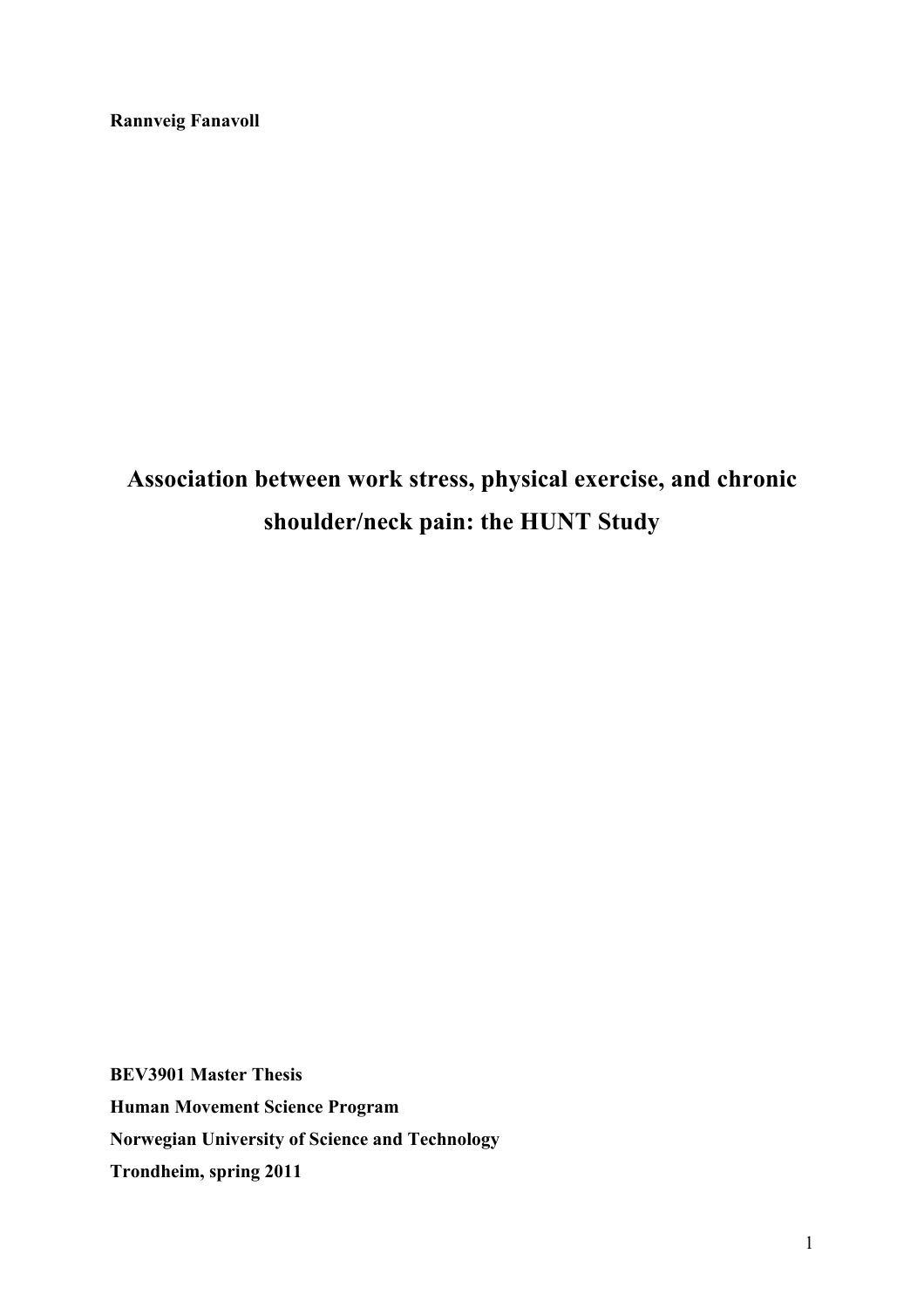## **Acknowledgement**

First of all, I would like to thank my supervisors Paul Jarle Mork and Tom Ivar Lund Nilsen for all help and advising during the writing of this thesis. I would also like to thank my fellow students for two inspirational years, and my family and friends for the support and encouragement during this writing process.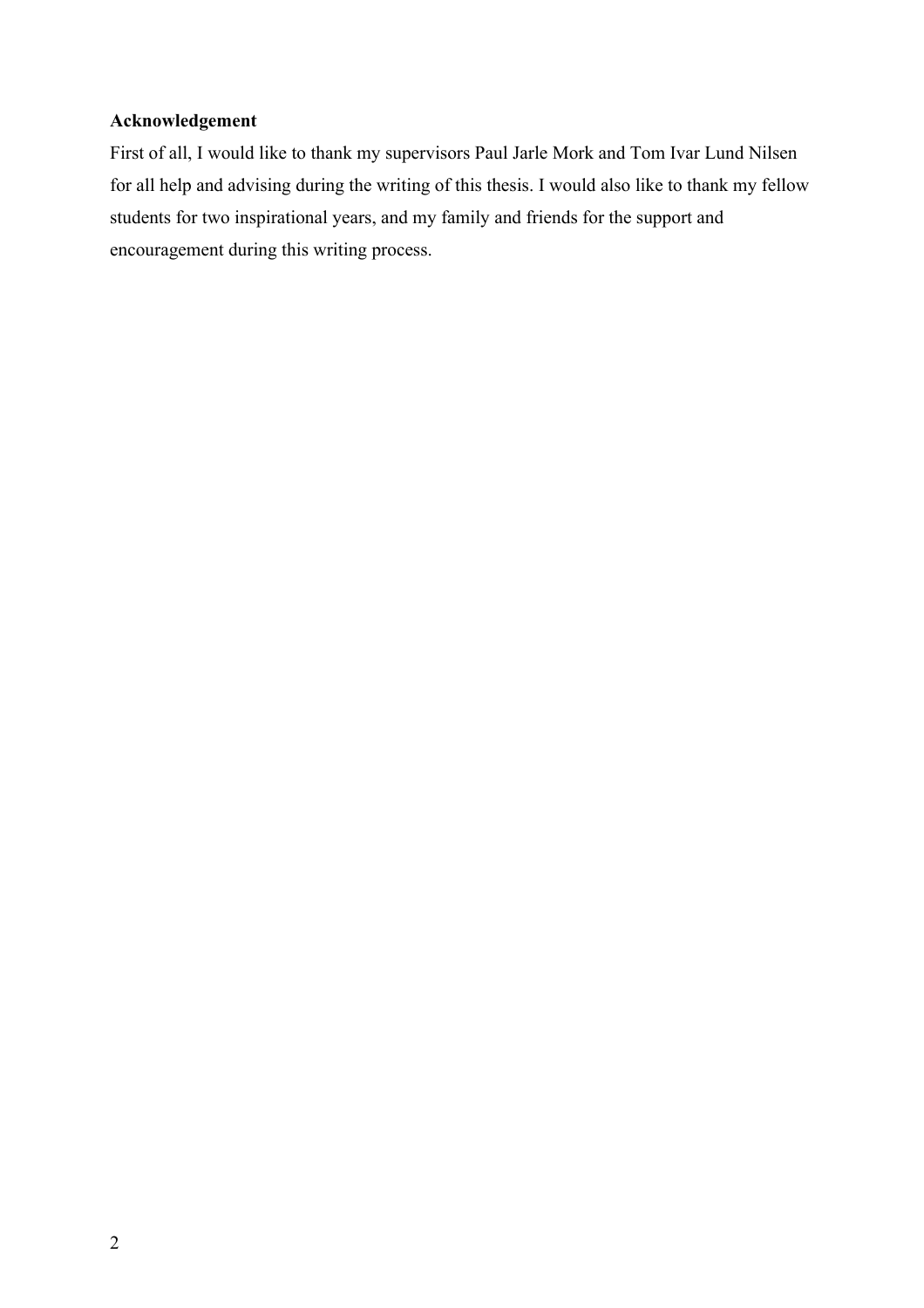#### **Abstract**

*Background:* It is well documented that high work stress and low job control is associated with increased risk of shoulder/neck pain while regular physical exercise reduces this risk. However, there is limited knowledge about the combined effect of work stress and physical exercise on risk of chronic pain in shoulders/neck. The first objective of this study was to investigate the role of work stress and physical exercise as individual risk factors for chronic shoulder/neck pain in a large unselected population of women and men. A second objective was to investigate the combined effect of work stress and physical exercise on risk of chronic shoulder/neck pain.

*Methods:* The Nord-Trøndelag health study (the HUNT Study) was conducted in 1984-1986 (HUNT 1), with follow-up in 1995-1997 (HUNT 2). All women and men who participated in both surveys were included in the present study. After exclusions, the study population consisted of 12,530 women and 16,896 men for the analysis of work stress and job control on risk of chronic shoulder/neck pain, and 8,057 women and 11,028 men for the analysis including physical exercise. Relative risk (RR) of chronic shoulder/neck pain in HUNT 2 associated with work stress, job control, and physical exercise at baseline (HUNT 1) was estimated by a general lineal model.

*Results:* At follow-up, 4,357 (34,7%) women and 4,470 (26.5%) men reported chronic shoulder/neck pain. Work stress showed a strong dose-response association with risk of chronic shoulder/neck pain (P-trend <.001) for both women and men. Women and men who reported to be exposed to work stress almost all the time had RRs of 1.32 (95% confidence interval [95% CI] 1.11-1.58) and 1.68 (95% CI 1.41-2.00), respectively. The effect of job control on chronic shoulder/neck pain was weak, both among women and men. The different measures of physical exercise (i.e., frequency, duration, and intensity) all showed a moderate inverse dose-response effect on risk of chronic shoulder/neck pain in both women and men (10-20% reduced risk among the most active). The combined analysis showed that individuals who reported high stress levels and who exercised  $\geq 2$  sessions per week had a RR of 1.35 (95% CI 1.06-1.72) compared to a RR of 1.64 (95% CI 1.26-2.12) among inactive individuals with similar stress level.

*Conclusion:* This prospective study indicates that women and men who perceive their work situation as stressful have an increased risk of chronic shoulder/neck pain. There was a moderate inverse relation between physical exercise and risk of chronic shoulder/neck pain for both women and men. Regular physical exercise can, to some extent, compensate for the adverse effect of work stress on risk of chronic shoulder/neck pain.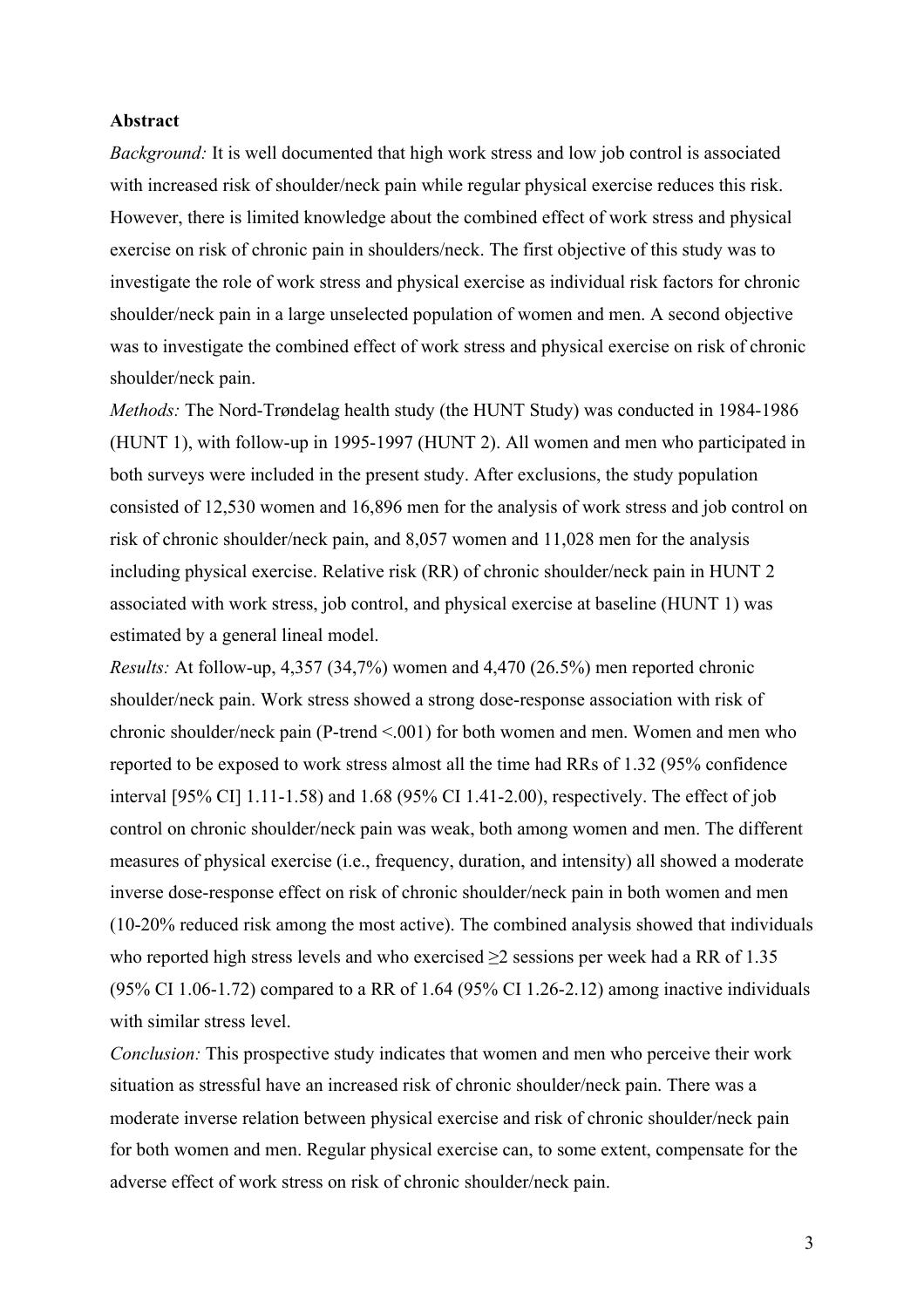#### **Introduction**

Musculoskeletal pain is one of the main reasons for work disability and long term sick-leave in the western industrialized countries (Tellnes, 1989; Morken et al., 2003; Andersen et al., 2011a), and is commonly associated with stress exposure at work (Lundberg, 1999; Bongers et al., 2002). Musculoskeletal pain is particularly prevalent in neck, shoulders, and low back (Ihlebaek et al., 2002) and is more common in women than men (Bergman et al., 2001; Ihlebaek et al., 2002; Lundberg, 2002).

A frequently cited model to explain the relation between work stress and disease is the demand/decision latitude model (Figure 1), also called the job strain model (Karasek, 1979). According to this model, the risk of disease, associated with high levels of stress, is defined by the interaction between psychological demands and decision latitude (Huang et al., 2002). Ideally, demands and decision latitude should be highly correlated, i.e., an active job situation with high demands and high decision latitude, which is hypothesized to lead to development of new behavioral patterns both on and off the job (Karasek, 1979). However, there are substantial groups of workers with discrepancies between job demands and the decision latitude, e.g., the "high strain" situation (Karasek, 1979). This situation involves high levels of psychological demands and low decision latitude and is hypothesized to place the individual at the greatest risk for undue psychological strain and physical illness. When the body is able to adapt to such demanding situations, it achieves stability through changes in the allostatic systems, i.e., the autonomic nervous system, the hypothalamic-pituitary-adrenal (HPA) axis, and the cardiovascular, metabolic, and immune systems (McEwen, 1998a). However, prolonged stress may lead to over activity of the allostatic systems and increased secretion of stress hormones, referred to as allostatic load (McEwen and Stellar, 1993). Social support has later been added as a third dimension in the demand/decision latitude model to indicate the helpful social interaction with co-workers and supervisors at work (Karasek and Theorell, 1990).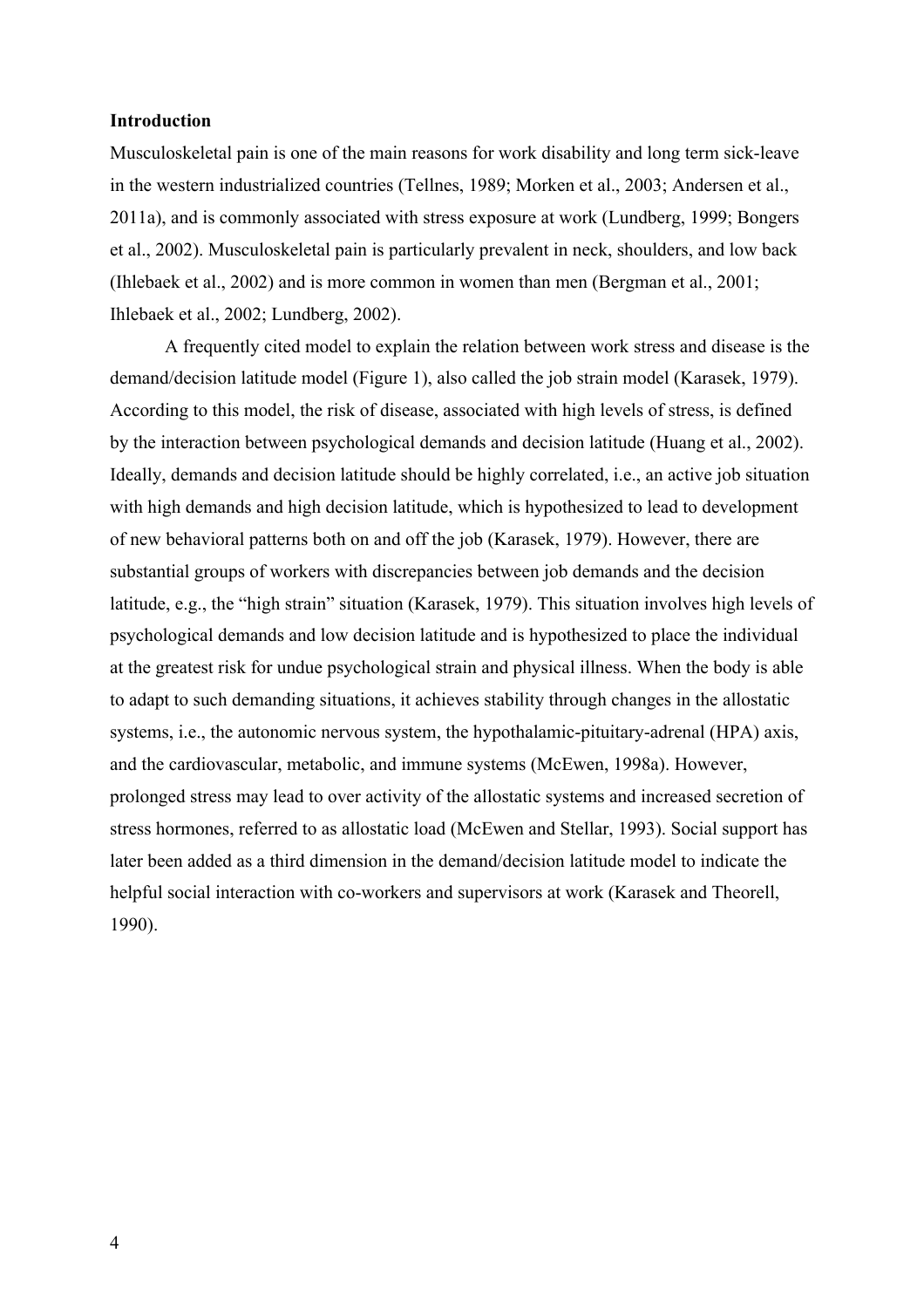

Figure 1. The demand/decision latitude model (modified from Karasek, 1979).

In the literature, monotonous work, high work load, and time pressure are associated with several musculoskeletal disorders (Bongers et al., 1993), while high job stress (Bongers et al., 2002), high psychological demands, and low decision latitude (Norman et al., 2008) are associated with upper extremity problems. Also, evidence has been found for a positive association between neck pain and high physical work demands, low job control, low job satisfaction (Ariëns et al., 2001), and mental demands (Cagnie et al., 2007).

Regular physical exercise is recommended to prevent life-style diseases, such as cardiovascular disease, diabetes, and hypertension (Haskell et al., 2007). Some studies have shown that maintaining regular physical exercise have positive effects on prevention of chronic musculoskeletal pain. A moderate physical activity level at baseline in one study was associated with 53% lower risk of chronic widespread musculoskeletal complaints at followup 11 years later (Holth et al., 2008). Sustained sporting activities during one year had favorable effect in preventing shoulder/neck symptoms (van den Heuvel et al., 2005a). Other prospective studies have reported physical activity to have favorable effects on the risk of low back and neck pain, especially in employees with sedentary work (Hildebrandt et al., 2000), as well as more protective than impairing effects on shoulder pain (Miranda et al., 2001). Physical exercise has also been reported to reduce the risk of fibromyalgia in women (Mork et al., 2010) and chronic pain in low back and neck/shoulders in both women and men (Nilsen et al., 2011). These latter studies further reported that physical exercise to some extent could compensate for the adverse effect of high BMI on risk of chronic pain in low back and neck/shoulders as well as fibromyalgia.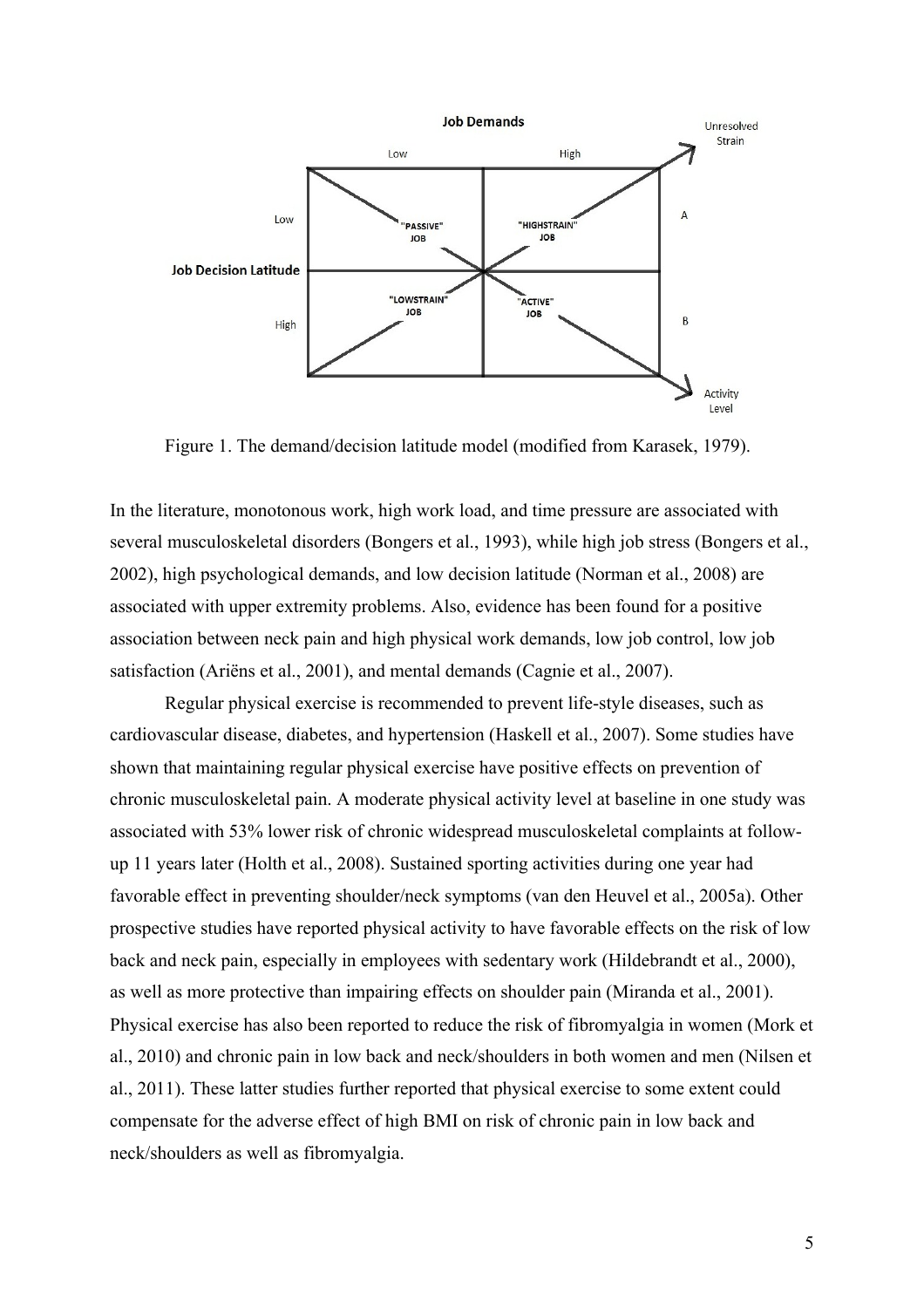Studies investigating the combined effect of work stress and leisure time physical exercise on risk of shoulder/neck pain are limited. Korhonen and co-workers (2003) found that individuals working with video display units with high levels of mental stress and low frequency of physical exercise had an almost sevenfold risk of neck pain compared to individuals with a low stress level and high exercise frequency. However, no large-scale prospective studies have investigated the relation between work stress, shoulder/neck pain, and leisure time physical exercise in the general adult working population.

The main objective of this study was to prospectively investigate the association between work stress, physical exercise, and risk of chronic shoulder/neck pain in a large unselected population of women and men. It is hypothesized that (i) a positive association exist between work stress and risk of chronic shoulder/neck pain, (ii) an inverse association exist between leisure time physical exercise and risk of chronic shoulder/neck pain, and (iii) physical exercise can compensate for the adverse effect of work stress on risk of chronic shoulder/neck pain.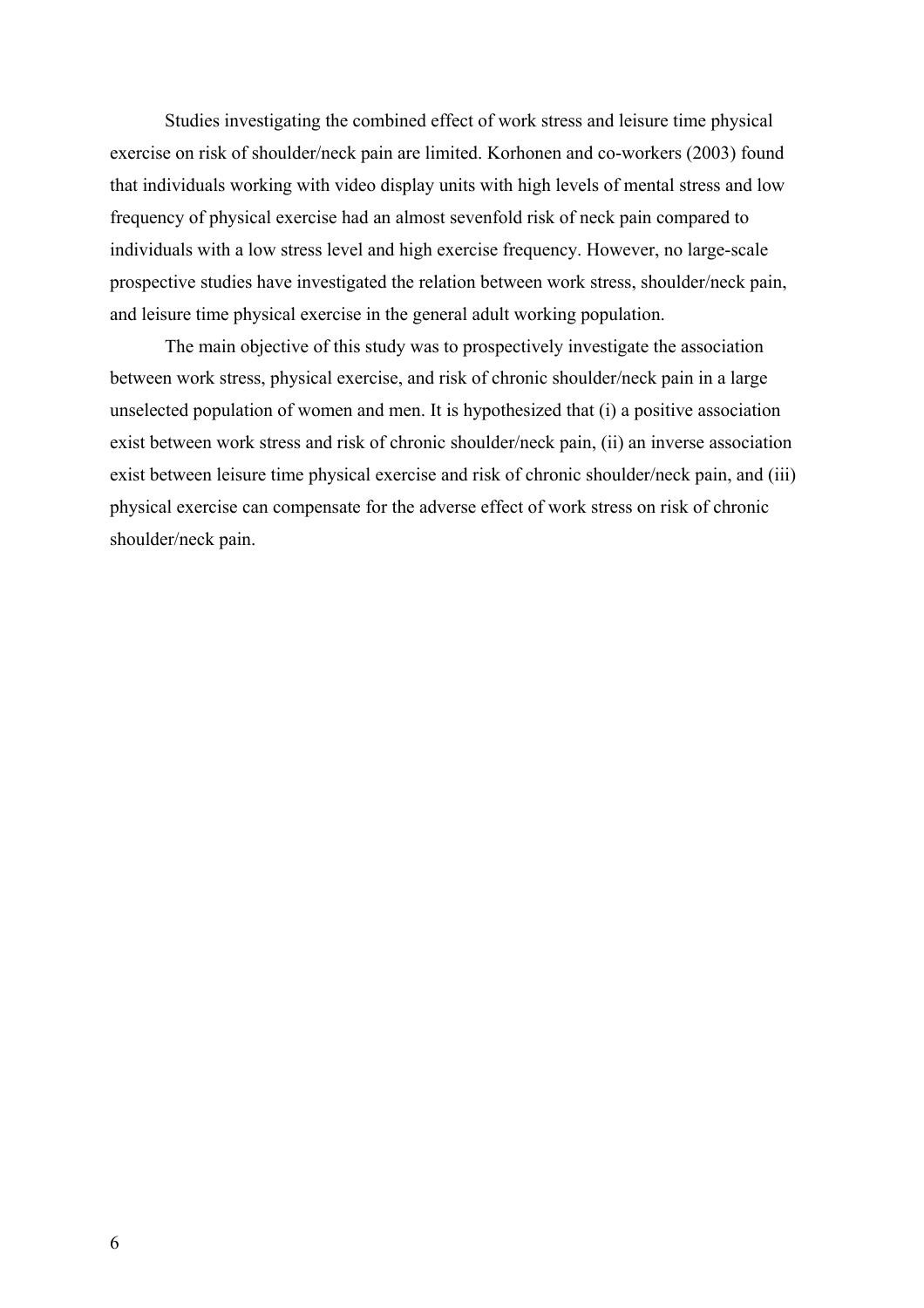#### **Methods and materials**

#### *Study population*

In Nord-Trøndelag county, Norway, all inhabitants aged 20 years or older have been invited to participate in a large health survey, the Nord-Trøndelag health study (the HUNT Study). The HUNT Study has been carried out in three waves, the first in 1984-1986 (HUNT 1), the second in 1995-1997 (HUNT 2), and the third in 2006-2008 (HUNT 3). The HUNT Study is one of the largest health studies ever performed and is a collaboration between the HUNT Research Centre (Norwegian University of Science and Technology), the Nord-Trøndelag County Council, and The Norwegian Institute of Public Health.

Of 86,427 eligible participants, 77,216 (89,3%) persons accepted the invitation to participate in HUNT 1. They filled in a questionnaire that were included in the invitation, and underwent a clinical examination with measurement of blood pressure, height, weight, and blood glucose levels. At the examination, the participants were given a second questionnaire to complete and return from home. HUNT 1 consisted mainly of four sub-studies with focus on blood pressure, diabetes, lung diseases, and quality of life. At HUNT 2, 65,215 (70%) persons accepted the invitation to participate. The procedures for evaluation of blood pressure, diabetes and quality of life were similar to those described for HUNT 1. However, both the questionnaire and the clinical examination were more comprehensive in HUNT 2. All participants signed a written consent upon participation in the study. The Regional Committee for Ethics in Medical Research approved the study. More information about the HUNT Study can be found at www.ntnu.edu/hunt.

For the purpose of the present study, all 45,925 persons (24,357 women, 21,568 men) who participated in both HUNT 1 and HUNT 2 were included. We excluded 4,003 women and 3,014 men not working, 5,987 women and 73 men working full time housework, and 31 women and 19 men without information on employment. To obtain a study sample without chronic shoulder/neck pain at baseline (i.e., at the time of HUNT 1), we excluded 1,376 women and 1,350 men who reported that their chronic shoulder/neck pain had lasted for 10 years or more at the time of HUNT 2 as well as 105 women and 103 men with no information on this variable. Also, 111 women and 73 men without information on work stress and 40 women and 11 men with no information on job control were excluded. Due to inconsistencies when answering the questionnaire, 174 women and 29 men still reported to be unemployed and were also excluded. Finally, we excluded 4,473 women and 5,868 men without information on baseline physical exercise. Thus, the prospective analyses of work stress and job control on risk of chronic shoulder/neck pain were based on 12,530 women and 16,896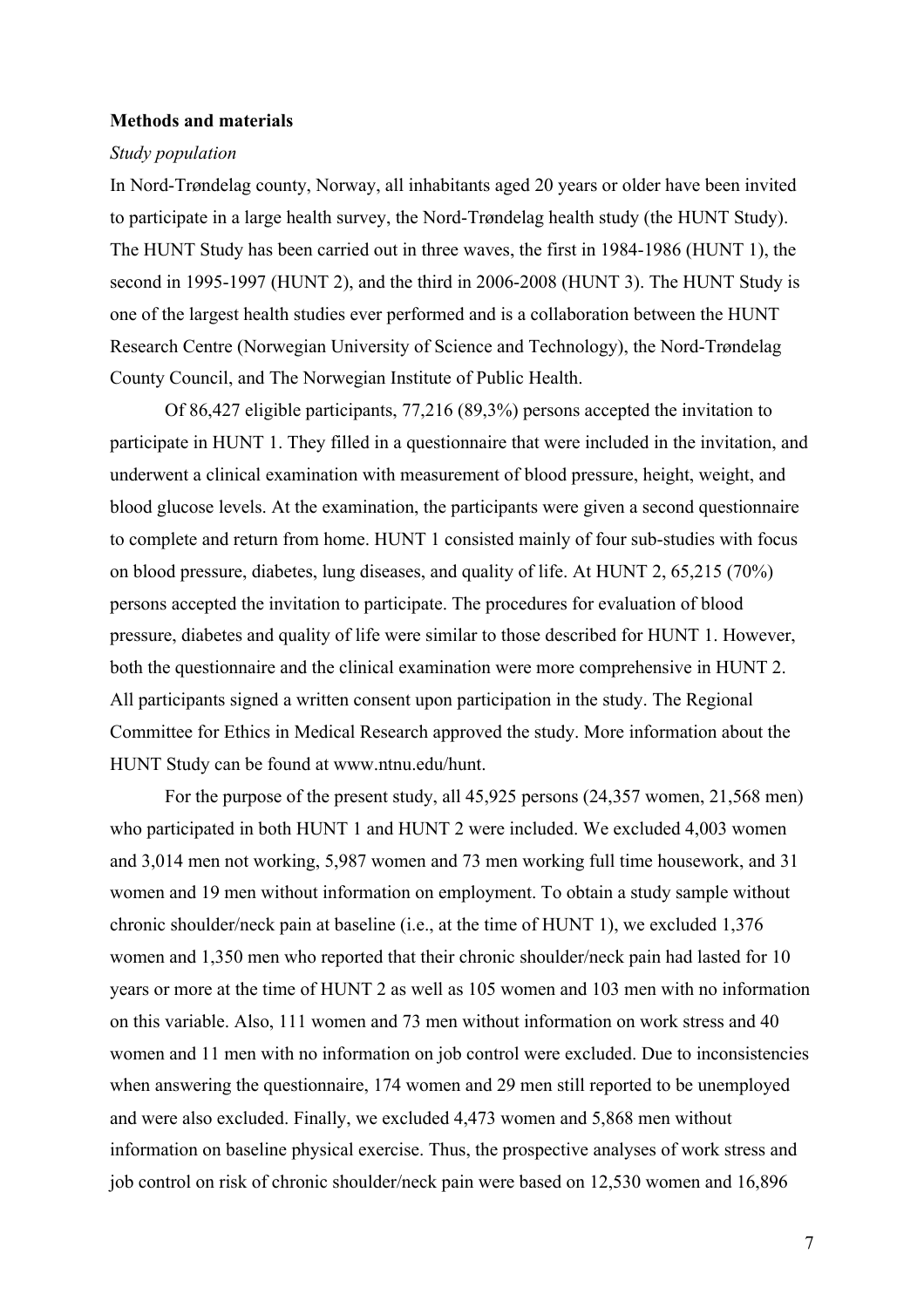men, while the analyses including physical exercise were based on 8,057 women and 11,028 men.

#### *Study variables*

At follow-up (HUNT 2) the participants were asked if they during the last year had experienced pain and/or stiffness in muscles and joints that lasted for at least 3 consecutive months, with response options "yes" or "no". Answering yes, they were asked to specify the pain-afflicted body area. Participants with complaints in several areas for at least 3 months were asked to specify the area where the complaint had lasted the longest. Subjects answering shoulders, neck, or upper back were included, and in the statistical analysis all three body areas were combined to indicate chronic pain in the shoulders/neck.

In the baseline questionnaire (HUNT 1) the participants answered two questions about their work situation. The question on stress was "Does your work involve a lot of stress and hassles?" and had four response options: "no, not at all", "rarely", "yes, a certain amount", and "yes, almost all the time". For job control the question was "Do you decide how your work is planned?" with four response options: "no, not at all", "a little", "yes, for the most part", and "yes, I decide". In an attempt to match the demand/decision latitude model (Karasek, 1979), the 16 possible combinations of the work stress variable and job control variable were divided into four categories describing the situations in the model. This reduced number of combinations gave larger groups and thereby increased statistical power. In this study the categories in the model were called low stress/high control, low stress/low control, high stress/high control and high stress/low control to better match the study variables.

At baseline (HUNT 1) the participants answered questions on their frequency, intensity and duration of leisure time physical exercise (e.g., walking, skiing, swimming, or doing other form of exercise or sport). On frequency the response options were "never", "<1", " $1$ ", "2-3", or " $\geq$ 4" times per week. No exercise or less than one exercise session per week was counted as inactive, both for frequency, intensity, and duration. If exercising once per week or more, they further answered the question on average exercise intensity with response options "I take it easy, I don't get out of breath or break a sweat", "I push myself until I'm out of breath and break into a sweat", or "I practically exhaust myself". The first response option was counted as low intensity, while the last two were combined and counted as medium/high intensity. Thus, the intensity variable had three options; inactive, low intensity and medium/high intensity. The response options for average duration was "<15 min", "16-30 min", "30-60 min", or ">60 min". The questionnaire is reproducible and has been validated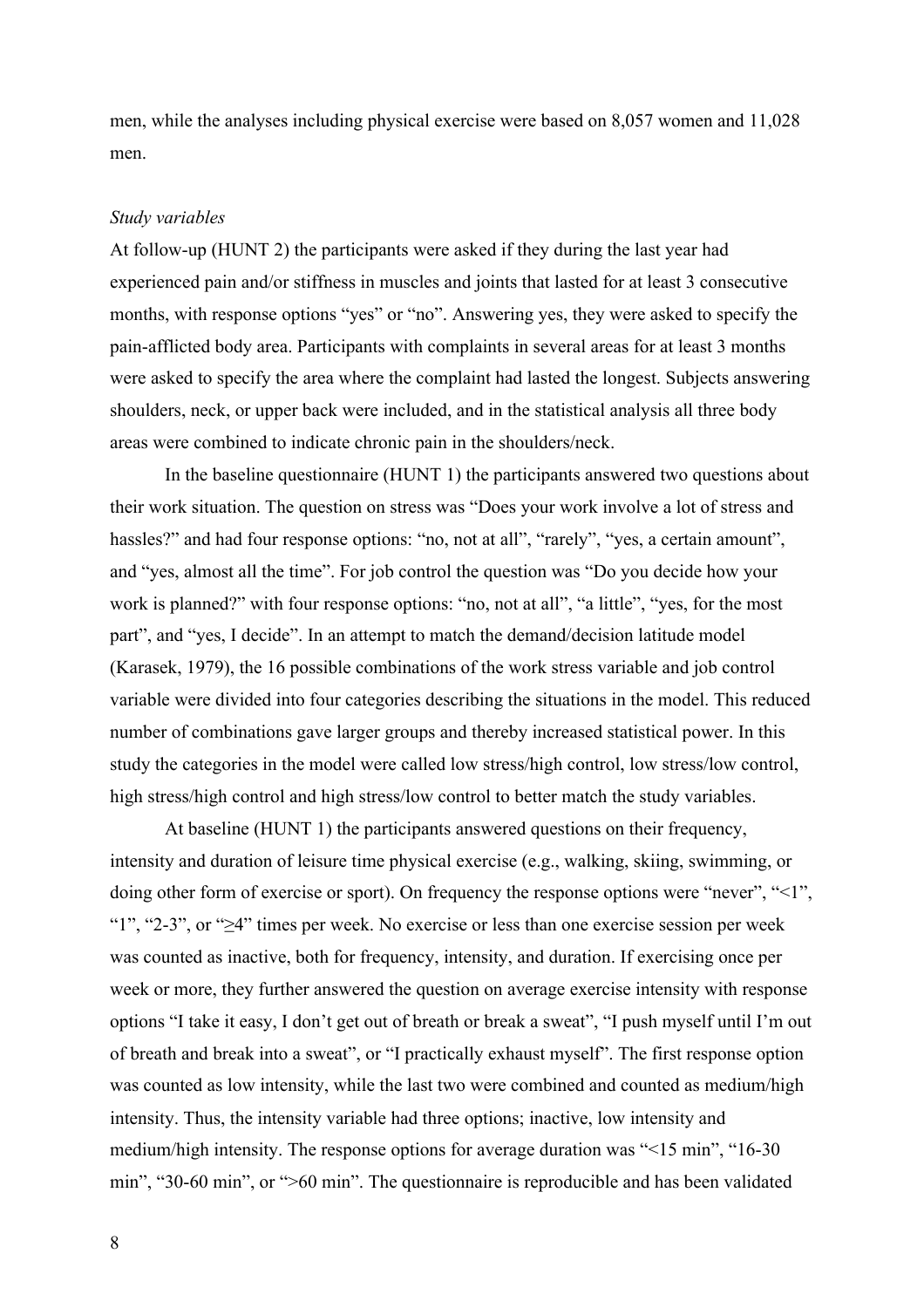against  $VO_{2max}$  in a random sample of men, thereby providing a useful measure of leisure time physical exercise (Kurtze et al., 2008).

Based on information on frequency and duration, a new variable was calculated estimating average hours of physical exercise per week. From the frequency variable, the response option "once per week" was counted as 1 time, "2-3 times per week" was counted as 2.5 times and ">4 times per week" was counted as 5 times per week. From the duration variable, the response option "<15 min" was counted as 10 min, "15-30 min" was counted as 25 min, "30-60 min" was counted as 45 min and ">60 min" was counted as 75 min per session.

When using frequency in the combined analysis, inactive persons and persons having <1 session of physical exercise per week was defined as inactive, while active persons were divided into groups of 1 session and  $\geq$  2 sessions of physical exercise per week. The exercise frequency variable was then combined with the work stress variable, resulting in 12 possible outcome categories.

### *Statistical analyses*

Baseline characteristics of the study population are presented using descriptive statistic (mean, standard deviations, and percentages). For the main analysis, a generalized linear model for the binominal family (log link) was used to estimate the relative risk (RR) of chronic shoulder/neck pain from work stress and job control. Participants without work stress and with high job control were used as reference groups. In the analysis of physical exercise, participants reporting different levels of exercise were compared to a reference group of inactive subjects, i.e., those reported being active less than once a week. For the combined analysis, the reference group consisted of women and men with  $\geq 2$  exercise sessions per week reporting no work stress.

The precision of the estimated relative risks (RRs) was assessed by 95% confidence intervals (95% CI). To test for trend across categories of work stress, job control, and physical exercise, the categories were treated as ordinal variables in the regression model. Analysis of work stress, job control, and physical exercise and risk of chronic shoulder/neck pain were stratified by gender. To get larger groups and sufficient statistical power we did not stratify the combined analysis of work stress, physical exercise, and chronic shoulder/neck pain. Potential effect modification between work stress and leisure time physical exercise in the combined analysis was assessed by an interaction test were a product term of these factors were included in the regression model.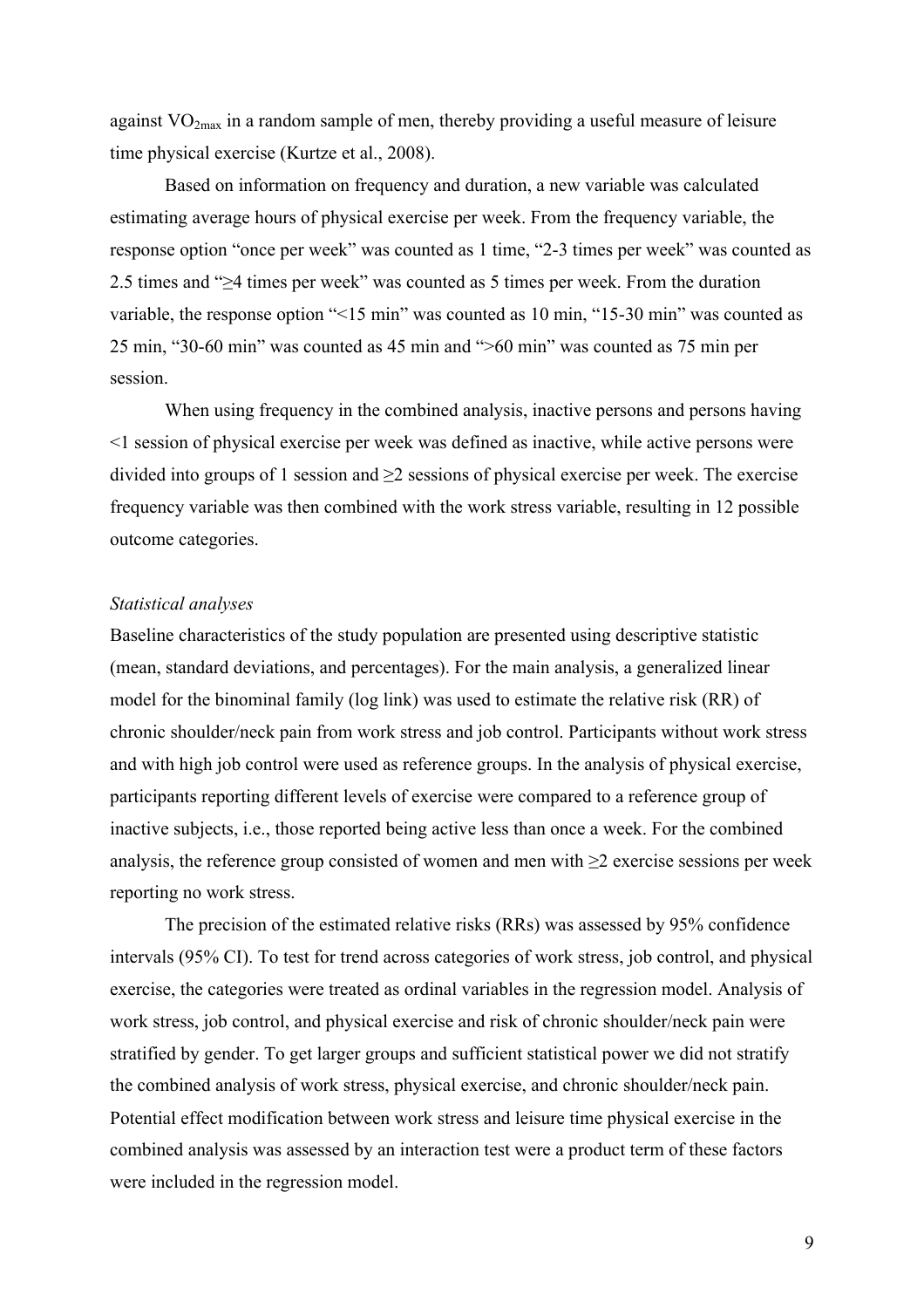The basic models were adjusted for age at baseline, treating the variable as continuous. In the multivariable models for analysis on work stress, job control, and chronic shoulder/neck pain we additionally controlled for possible confounding with BMI (body mass divided by the squared value of the height  $\text{[kg/m}^2\text{]}$ , continuous), smoking (never, former, current, unknown), occupation (non-manual, manual, unknown), education  $( \leq 9 \text{ years}, 10-12 \text{ years})$ years, >12 years, unknown), and physical exercise (inactive, 1 time per week, 2.5 times per week, 5 times per week, unknown). In the multivariable models for analysis on physical exercise and chronic shoulder/neck pain we also controlled for possible confounding with work stress (not at all, rarely, a certain amount, almost all the time). Since the combined analysis was not stratified, we controlled for possible confounding with gender.

All statistical analyses were conducted by use of IBM SPSS Statistics version 19 for Mac.

#### **Results**

Table 1 presents the characteristics of the study population according to work stress and job control at baseline, respectively. At follow-up at HUNT 2 (1995-1997), 4,357 (34.7%) women and 4,470 (26.5%) men reported chronic pain in shoulders/neck.

Table 2 shows the age- and multi-adjusted RRs of chronic shoulder/neck pain at follow-up associated with work stress and job control at baseline. There was a clear doseresponse effect for work stress, with P-trend <.001 for both women and men. For men who reported a certain amount of work stress and work stress almost all the time, the RRs were 1.51 (95% CI 1.32-1.73) and 1.68 (95% CI 1.41-2.00), respectively. The corresponding RRs among women within the same risk groups were 1.22 (95% CI 1.09-1.36) and 1.32 (95% CI 1.11-1.58), respectively. The effect of job control on risk of shoulder/neck pain was weak, with RRs of 1.11 (95% CI 0.95-1.30) for women and 1.12 (95% CI 0.96-1.32) for men with no job control (i.e., "not at all") compared to women and men with full job control (i.e., "yes, I decide").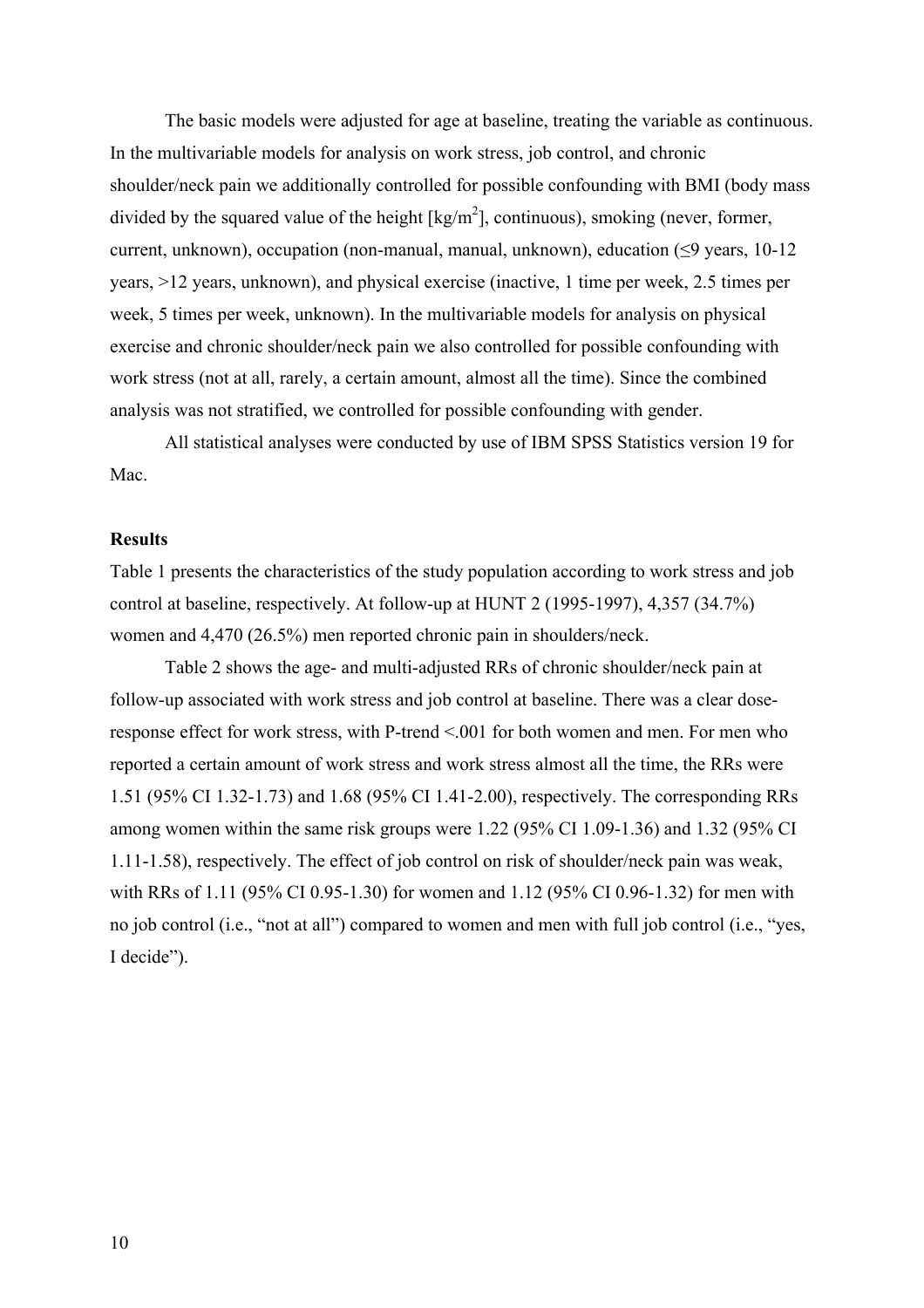|                                  | Women                     |                           |              |             | Men                       |              |              |             |  |  |
|----------------------------------|---------------------------|---------------------------|--------------|-------------|---------------------------|--------------|--------------|-------------|--|--|
|                                  |                           | Categories of work stress |              |             | Categories of work stress |              |              |             |  |  |
| Characteristics <sup>a</sup>     |                           |                           | A certain    | Almost all  |                           |              | A certain    | Almost all  |  |  |
|                                  | Not at all                | Rarely                    | amount       | the time    | Not at all                | Rarely       | amount       | the time    |  |  |
| Subjects                         | 1,694(13.5)               | 4,509(36.0)               | 5,662(45.2)  | 665(5.3)    | 1,428(8.5)                | 6,042(35.7)  | 8,189 (48.5) | 1,237(7.3)  |  |  |
| Mean age (SD)                    | 46.2(12.7)                | 41.5(11.7)                | 41.0(11.1)   | 39.9(10.6)  | 48.2(15.3)                | 42.0(12.8)   | 41.6(11.3)   | 40.7(10.4)  |  |  |
| $BMIb$ , mean (SD)               | 24.8(3.9)                 | 24.1(3.7)                 | 23.8(3.6)    | 23.9(3.7)   | 25.4(3.1)                 | 25.0(2.9)    | 25.1(2.9)    | 25.2(3.1)   |  |  |
| Current smoker                   | 505 (29.8)                | 1,303(28.9)               | 1,593(28.1)  | 200(30.1)   | 389 (27.2)                | 1,720(28.5)  | 2,349 (28.7) | 351 (28.4)  |  |  |
| Education $>12$ years            | 32(1.9)                   | 371(8.2)                  | 919(16.2)    | 107(16.1)   | 44(3.1)                   | 499 $(8.3)$  | 1,276(15.6)  | 230(18.6)   |  |  |
| Manual worker                    | 614(20.5)                 | 1,217(40.7)               | 1,050(35.1)  | 111(3.7)    | 902(10.7)                 | 3,581(42.8)  | 3,506(41.8)  | 406(4.8)    |  |  |
| Physically inactive <sup>c</sup> | 478 (28.2)                | 1,449(32.1)               | 1,824(32.2)  | 181 (27.2)  | 537 (37.6)                | 2,224(36.8)  | 2,948 (36.0) | 486 (29.3)  |  |  |
|                                  | Categories of job control |                           |              |             | Categories of job control |              |              |             |  |  |
| Characteristics <sup>a</sup>     |                           | For the                   |              |             |                           | For the      |              |             |  |  |
|                                  | I decide                  | most part                 | A little     | Not at all  | I decide                  | most part    | A little     | Not at all  |  |  |
| Subjects                         | 1,155(9.2)                | 5,617(44.8)               | 4,360(34.8)  | 1,398(11.2) | 2,668(15.8)               | 8,735 (51.7) | 4,560(27.0)  | 933(5.5)    |  |  |
| Mean age (SD)                    | 45.7(12.7)                | 42.0(11.6)                | 40.3(11.0)   | 43.0(12.0)  | 45.5(13.0)                | 42.4(12.0)   | 40.2(12.0)   | 41.7(13.0)  |  |  |
| $BMIb$ , mean (SD)               | 24.8(4.1)                 | 24.1(3.6)                 | 23.8(3.6)    | 24.2(3.7)   | 25.4(3.1)                 | 25.1(2.9)    | 25.0(3.0)    | 25.3(3.2)   |  |  |
| Current smoker                   | 316(27.4)                 | 1,522(27.1)               | 1,296(29.7)  | 467(33.4)   | 695(26.0)                 | 2,356(27.0)  | 1,439(31.6)  | 319 (34.2)  |  |  |
| Education $>12$ years            | 84 (7.3)                  | 772(13.7)                 | 523(12.0)    | 50(3.6)     | 215(8.1)                  | 1,349(15.4)  | 465(10.2)    | 20(2.1)     |  |  |
| Manual worker                    | 395(13.2)                 | 1,424(47.6)               | 838 (28.0)   | 335(11.2)   | 1,489(17.7)               | 3,907(46.5)  | 2,433(29.1)  | 566 $(6.7)$ |  |  |
| Physically inactive <sup>c</sup> | 371 (32.1)                | 1,702(30.3)               | 1,390 (31.9) | 469 (33.5)  | 1,061 (39.8)              | 3,072(35.2)  | 1,687(37.0)  | 375(40.2)   |  |  |

Table 1. Baseline characteristics of the study population according to work stress and job control.

Abbreviation: SD, standard deviation. BMI, body mass index.

 ${}^{a}$ Exept when indicated otherwise, values are number  $($ %).

<sup>b</sup>Weight (kg)/height  $(m)^2$ .

c No activity or <1 exercise session per week.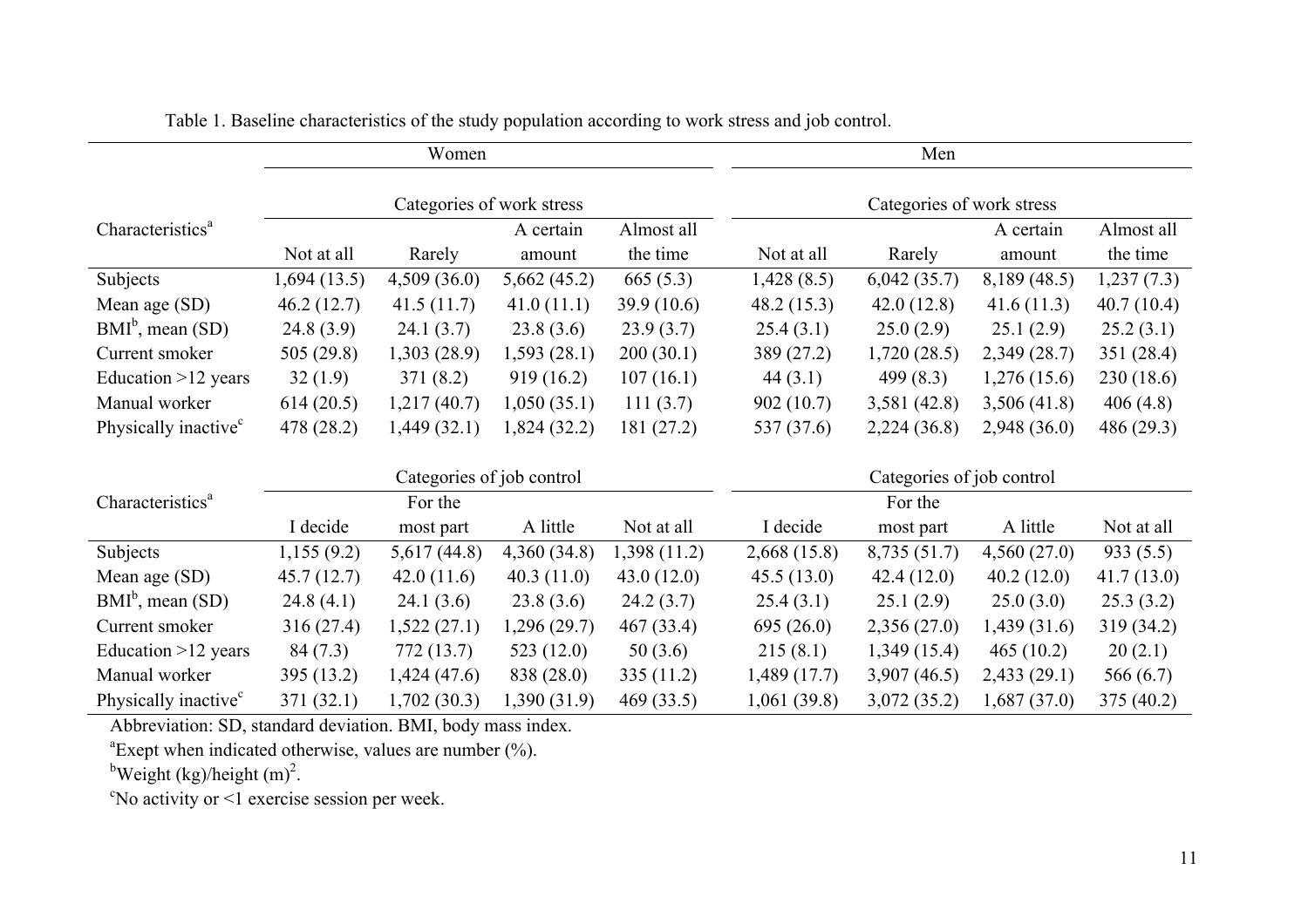|                        |         |        | Age-            | Multi-   |                 |         |
|------------------------|---------|--------|-----------------|----------|-----------------|---------|
|                        | No. of  | No. of | adjusted        | adjusted |                 |         |
|                        | persons | cases  | RR <sup>a</sup> | $RR^b$   | 95% CI          | P-trend |
|                        |         |        | Women           |          |                 |         |
| Work stress            |         |        |                 |          |                 |         |
| Not at all             | 1,694   | 546    | 1.0             | 1.0      | (Ref.)          |         |
| Rarely                 | 4,509   | 1,458  | 1.00            | 1.04     | $(0.92 - 1.64)$ |         |
| A certain amount       | 5,662   | 2,084  | 1.14            | 1.22     | $(1.09-1.36)$   |         |
| Almost all the time    | 665     | 269    | 1.26            | 1.32     | $(1.11 - 1.58)$ | < 0.01  |
| Job control            |         |        |                 |          |                 |         |
| Yes, I decide          | 1,155   | 386    | 1.0             | 1.0      | (Ref.)          |         |
| Yes, for the most part | 5,617   | 1,853  | 0.99            | 1.02     | $(0.89 - 1.16)$ |         |
| A little               | 4,360   | 1,592  | 1.10            | 1.12     | $(0.99 - 1.28)$ |         |
| Not at all             | 1,398   | 526    | 1.13            | 1.11     | $(0.95 - 1.30)$ | .015    |
|                        |         |        |                 |          |                 |         |
|                        |         |        | Men             |          |                 |         |
| Work stress            |         |        |                 |          |                 |         |
| Not at all             | 1,428   | 294    | 1.0             | 1.0      | (Ref.)          |         |
| Rarely                 | 6,042   | 1,480  | 1.21            | 1.25     | $(1.08-1.43)$   |         |
| A certain amount       | 8,189   | 2,316  | 1.40            | 1.51     | $(1.32 - 1.73)$ |         |
| Almost all the time    | 1,237   | 380    | 1.52            | 1.68     | $(1.41 - 2.00)$ | < 0.01  |
| Job control            |         |        |                 |          |                 |         |
| Yes, I decide          | 2,668   | 676    | 1.0             | 1.0      | (Ref.)          |         |
| Yes, for the most part | 8,735   | 2,234  | 1.01            | 1.05     | $(0.95 - 1.15)$ |         |
| A little               | 4,560   | 1,279  | 1.12            | 1.11     | $(1.00-1.24)$   |         |
| Not at all             | 933     | 281    | 1.20            | 1.12     | $(0.96 - 1.32)$ | .030    |

Table 2. Relative risk (RR) of chronic shoulder/neck pain among women and men at 11-year follow-up associated with work stress and job control at baseline.

<sup>a</sup>Continuous.

<sup>b</sup>Adjusted for age (continuous), BMI (continuous), smoking (never, former, current, unknown), occupation (non-manual, manual, unknown), education  $($ >12 years, unknown), physical exercise (inactive, 1 time per week, 2.5 times per week, 5 times per week, unknown).

Table 3 shows the RR of chronic shoulder/neck pain associated with the combined effect of work stress and job control at baseline. For women who reported high stress/low control at work the RR was 1.24 (95% CI 1.14-1.36), while men reporting high stress/low control had RR of 1.32 (95% CI 1.20-1.44) compared to the reference group with low stress/high control. Moreover, high stress and high control were also associated with increased risk of chronic shoulder/neck pain with RR 1.17 (95% CI 1.06-1.29) and 1.23 (95% CI 1.13-1.34) among women and men, respectively.

Overall, the different measurements of physical exercise were associated with similar preventive effect on risk of chronic shoulder/neck pain (Table 4). P-value for trend showed a moderate dose-response effect on the risk of chronic shoulder/neck pain in all categories of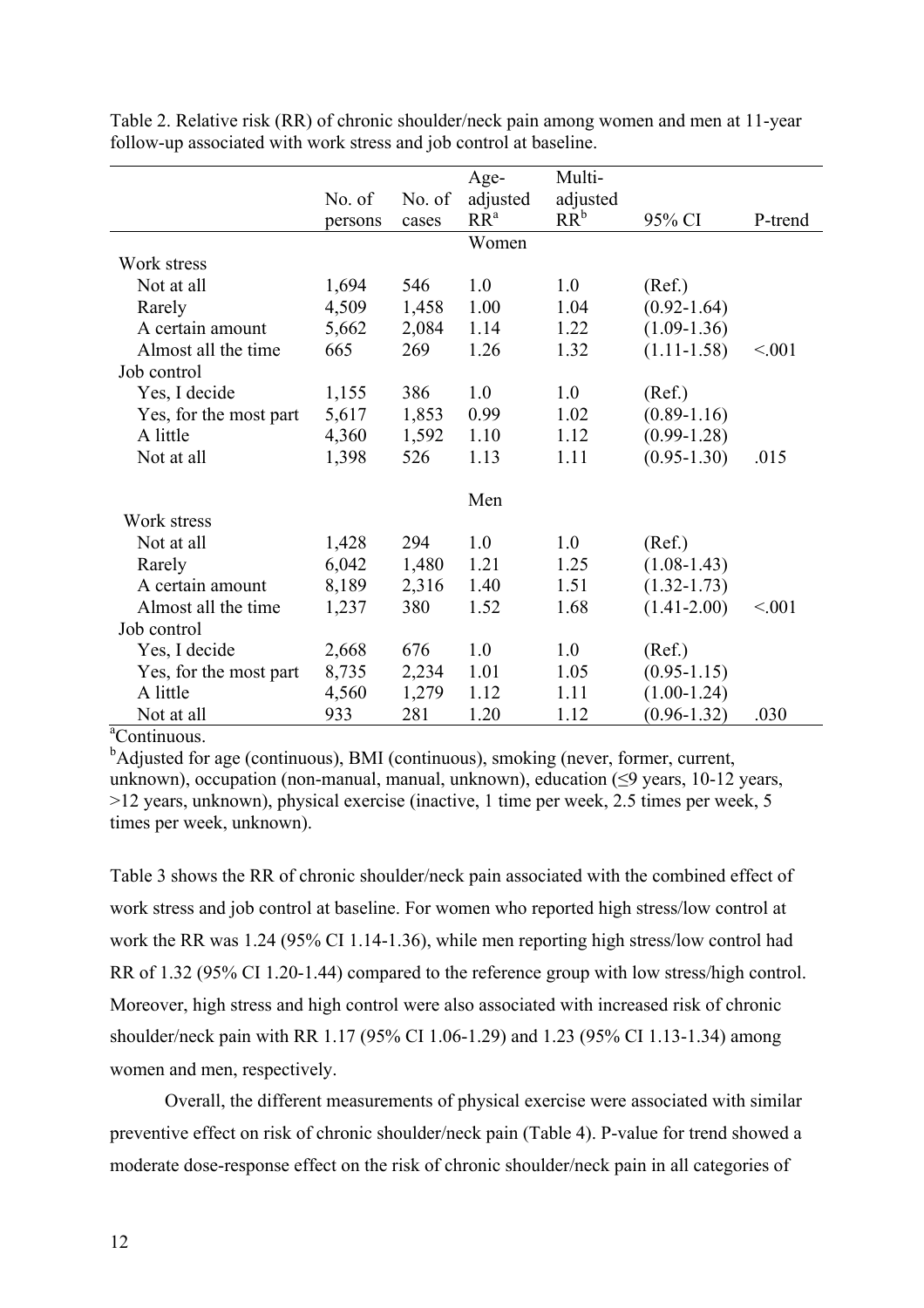exercise but the effect of hours of physical exercise per week was somewhat larger in women with  $\geq$ 3 hours of exercise per week (RR 0.79, 95% CI 0.64-0.98) than in men exercising  $\geq$ 3 hours per week (RR 0.87, 95% CI 0.73-1.05). Medium to high intensity was associated with a lower risk of chronic shoulder/neck pain in both women and men with adjusted RRs of 0.88 (95% CI 0.78-0.99) and 0.88 (95% CI 0.80-0.97), respectively.

Table 3. Relative risk (RR) of chronic shoulder/neck pain among women and men at 11-year follow-up associated with the combined effect of work stress and job control at baseline.

|                           | No. of  | No. of | Age-adjusted    | Multi-                   |                 |
|---------------------------|---------|--------|-----------------|--------------------------|-----------------|
|                           | persons | cases  | RR <sup>a</sup> | adjusted <sup>b</sup> RR | 95% CI          |
| Women                     |         |        |                 |                          |                 |
| Low stress, high control  | 4,229   | 1,344  | 1.0             | 1.0                      | (Ref.)          |
| Low stress, low control   | 1,974   | 660    | 1.05            | 1.05                     | $(0.94 - 1.17)$ |
| High stress, high control | 2,543   | 895    | 1.11            | 1.17                     | $(1.06 - 1.29)$ |
| High stress, low control  | 3,784   | 1,458  | 1.21            | 1.24                     | $(1.14 - 1.36)$ |
| Men                       |         |        |                 |                          |                 |
| Low stress, high control  | 5,610   | 1,334  | 1.0             | 1.0                      | (Ref.)          |
| Low stress, low control   | 1,860   | 440    | 1.00            | 0.97                     | $(0.86 - 1.09)$ |
| High stress, high control | 5,793   | 1,576  | 1.15            | 1.23                     | $(1.13 - 1.34)$ |
| High stress, low control  | 3,633   | 1,120  | 1.31            | 1.32                     | $(1.20 - 1.44)$ |
| $^a$ Continuous           |         |        |                 |                          |                 |

<sup>a</sup>Continuous.

<sup>b</sup>Adjusted for age (continuous), BMI (contiuous), smoking (never, former, current, unknown), occupation (non-manual, manual, unknown), education  $($ ( $\leq$ 9 years, 10-12 years,  $>$ 12 years, unknown) physical exercise frequency (inactive, 1 time per week, 2.5 times per week, 5 times per week, unknown).

Results from the combined analysis of work stress and physical exercise level on risk of chronic shoulder/neck pain is shown in Table 5. Overall, individuals who reported  $\geq$  2 exercise sessions per week had a 13-29% reduced risk of chronic shoulder/neck pain compared to inactive individuals with similar work stress exposure. Although there was no interaction (Pvalue .902) between exercise level and chronic shoulder/neck pain it was observed that inactive persons with high stress level had a RR of 1.64 (95% CI 1.26-2.12) while individuals who exercised  $\geq$  2 times per week, and who also had high stress level, had a RR of 1.35 (95%) CI 1.06-1.72).

In addition to exercise frequency, we also analyzed the combined effect of work stress and exercise intensity (Table 6). There was no interaction (P-value .560) between exercise intensity and work stress, but we observed that inactive persons with high stress had a RR of 1.52 (95% CI 1.16-2.00) while persons who exercised with medium/high intensity with similar stress exposure had a RR of 1.31 (95% CI 1.03-1.66).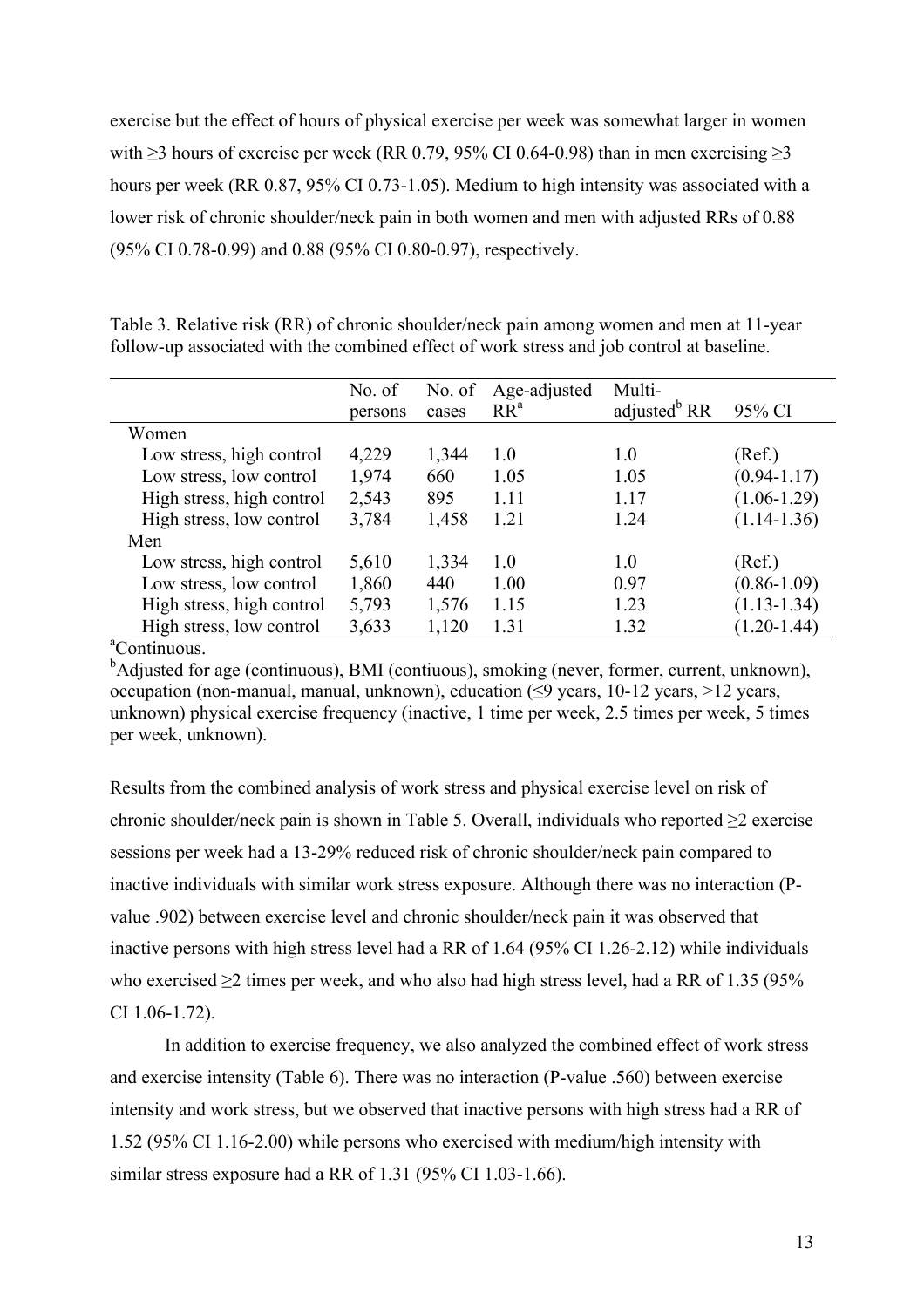|                           | No. of<br>No. of |       | Age-adjusted    | $P-$                               |                 |       |
|---------------------------|------------------|-------|-----------------|------------------------------------|-----------------|-------|
|                           | persons          | cases | RR <sup>a</sup> | Multi-<br>adjusted RR <sup>b</sup> | 95% CI          | trend |
|                           |                  |       |                 |                                    |                 |       |
|                           |                  |       | Women           |                                    |                 |       |
| Exercise per week,        |                  |       |                 |                                    |                 |       |
| hours                     |                  |       |                 |                                    |                 |       |
| Inactive <sup>c</sup>     | 1,700            | 669   | 1.0             | 1.0                                | (Ref.)          |       |
| $\leq$ 1                  | 2,928            | 1,007 | 0.87            | 0.91                               | $(0.81 - 1.02)$ |       |
| $1 - 1.9$                 | 2,336            | 753   | 0.82            | 0.88                               | $(0.78 - 1.00)$ |       |
| $2 - 2.9$                 | 635              | 224   | 0.90            | 0.95                               | $(0.79-1.13)$   |       |
| $\geq$ 3                  | 458              | 133   | 0.74            | 0.79                               | $(0.64 - 0.98)$ | .043  |
| Exercise sessions         |                  |       |                 |                                    |                 |       |
| per week, no.             |                  |       |                 |                                    |                 |       |
| Inactive <sup>c</sup>     | 1,700            | 669   | 1.0             | 1.0                                | (Ref.)          |       |
| 1                         | 3,041            | 1,038 | 0.87            | 0.91                               | $(0.81 - 1.02)$ |       |
| $2 - 3$                   | 2,358            | 776   | 0.84            | 0.90                               | $(0.79-1.02)$   |       |
| >4                        | 958              | 303   | 0.81            | 0.85                               | $(0.73 - 1.00)$ | .045  |
| Exercise intensity        |                  |       |                 |                                    |                 |       |
| Inactive <sup>c</sup>     | 1,700            | 669   | 1.0             | 1.0                                | (Ref.)          |       |
| Low                       | 3,348            | 1,140 | 0.87            | 0.91                               | $(0.81 - 1.02)$ |       |
| Medium/high               | 3,009            | 977   | 0.82            | 0.88                               | $(0.78 - 0.99)$ | .038  |
|                           |                  |       |                 |                                    |                 |       |
|                           |                  |       | Men             |                                    |                 |       |
| Exercise per week,        |                  |       |                 |                                    |                 |       |
| hours                     |                  |       |                 |                                    |                 |       |
| Inactive <sup>c</sup>     | 3,062            | 885   | 1.0             | 1.0                                | (Ref.)          |       |
| $\leq$ 1                  | 3,082            | 786   | 0.88            | 0.92                               | $(0.82 - 1.03)$ |       |
| $1 - 1.9$                 | 2,961            | 695   | 0.81            | 0.88                               | $(0.78 - 0.98)$ |       |
| $2 - 2.9$                 | 1,138            | 261   | 0.80            | 0.86                               | $(0.73 - 1.00)$ |       |
| $\geq$ 3                  | 785              | 180   | 0.79            | 0.87                               | $(0.73 - 1.05)$ | .018  |
| <b>Exercise</b> sessions  |                  |       |                 |                                    |                 |       |
| per week                  |                  |       |                 |                                    |                 |       |
| Inactive <sup>c</sup>     | 3,062            | 885   | 1.0             | $1.0\,$                            | (Ref.)          |       |
| 1                         | 3,679            | 926   | 0.87            | 0.91                               | $(0.82 - 1.01)$ |       |
| $2 - 3$                   | 3,169            | 735   | 0.80            | 0.88                               | $(0.78 - 0.98)$ |       |
| $\geq$ 4                  | 1,118            | 261   | 0.80            | 0.88                               | $(0.75 - 1.03)$ | .023  |
| <b>Exercise</b> intensity |                  |       |                 |                                    |                 |       |
| Inactive <sup>c</sup>     | 3,062            | 885   | 1.0             | 1.0                                | (Ref.)          |       |
| Low                       | 2,459            | 631   | 0.88            | 0.91                               | $(0.81 - 1.03)$ |       |
| Medium/high               | 5,507            | 1,291 | 0.81            | 0.88                               | $(0.80 - 0.97)$ | .014  |

Table 4. Relative risk (RR) of chronic shoulder/neck pain at 11-year follow-up associated with physical exercise level at baseline.

<sup>a</sup>Continuous.

<sup>a</sup>Continuous.<br><sup>b</sup>Adjusted for age (continuous), BMI (continuous), smoking (never, former, current, unknown), occupation (non-manual, manual, unknown), stress (not at all, rarely, a certain amount, almost all the time).

c No activity or <1 exercise session per week.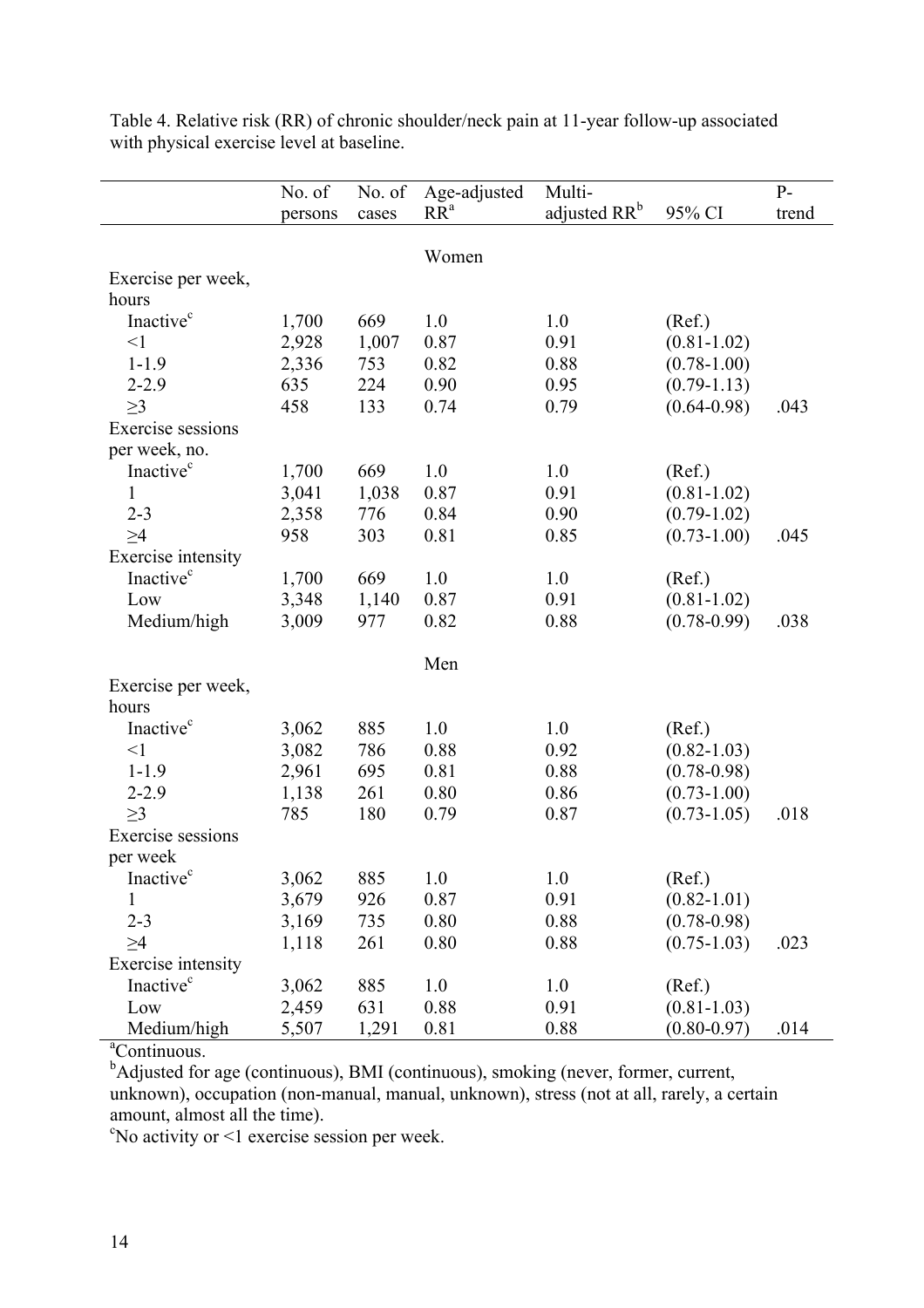|                     | $\geq$ 2<br>sessions<br>per week |                                       |                 | session<br>per week        |                                       |                 | Inactive <sup>a</sup>      |                                       |                 |
|---------------------|----------------------------------|---------------------------------------|-----------------|----------------------------|---------------------------------------|-----------------|----------------------------|---------------------------------------|-----------------|
|                     | Age-<br>adjusted<br>$RR^b$       | Multi-<br>adjusted<br>RR <sup>c</sup> | 95% CI          | Age-<br>adjusted<br>$RR^b$ | Multi-<br>adjusted<br>RR <sup>c</sup> | 95% CI          | Age-<br>adjusted<br>$RR^b$ | Multi-<br>adjusted<br>RR <sup>c</sup> | 95% CI          |
| Stress level        |                                  |                                       |                 |                            |                                       |                 |                            |                                       |                 |
| Not at all          | 1.0                              | 1.0                                   | (Ref.)          | 1.04                       | 1.01                                  | $(0.80 - 1.27)$ | 1.19                       | 1.19                                  | $(0.95 - 1.48)$ |
| Rarely              | 1.01                             | 1.10                                  | $(0.93 - 1.31)$ | 1.13                       | 1.18                                  | $(1.00-1.40)$   | 1.23                       | 1.27                                  | $(1.07 - 1.52)$ |
| A certain amount    | 1.19                             | 1.35                                  | $(1.15-1.59)$   | 1.22                       | 1.34                                  | $(1.13 - 1.58)$ | 1.40                       | 1.48                                  | $(1.25 - 1.75)$ |
| Almost all the time | 1.19                             | 1.35                                  | $(1.06 - 1.72)$ | 1.37                       | 1.57                                  | $(1.23 - 2.01)$ | 1.47                       | 1.64                                  | $(1.26 - 2.12)$ |

Table 5. Relative risk (RR) for chronic shoulder/neck pain at 11-year follow-up associated with the combined effect of work stress and physical exercise at baseline.

<sup>a</sup>No activity or <1 exercise session per week.<br>
<sup>b</sup>Continuous.

Adjusted for gender, age (continuous), BMI (continuous), smoking (never, former, current, unknown), occupation (non-manual, manual, unknown).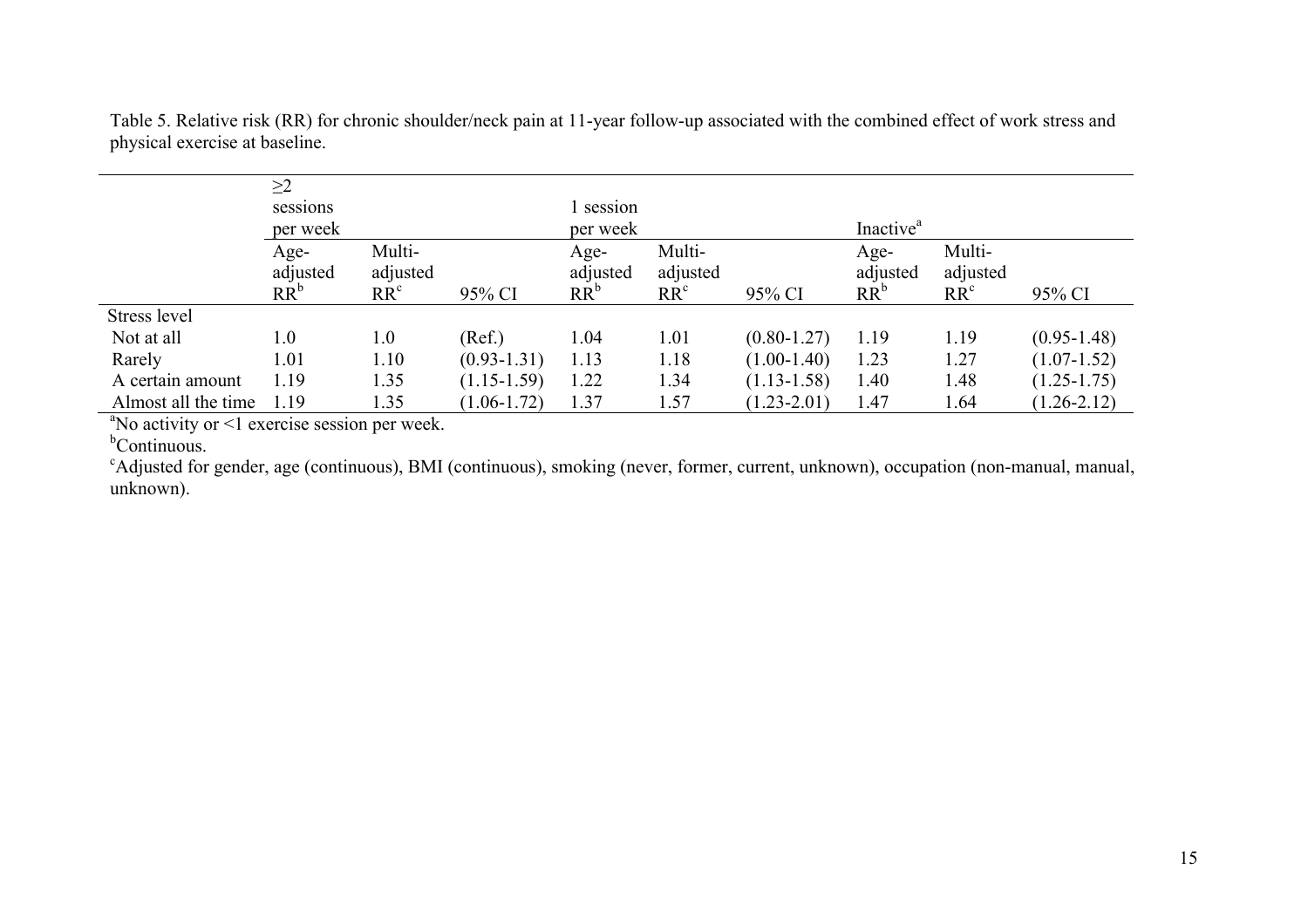|                     | Medium/<br>high<br>intensity |                                       |                 | Low<br>intensity           |                                       |                 |                            | Inactive <sup>a</sup>                 |                 |  |
|---------------------|------------------------------|---------------------------------------|-----------------|----------------------------|---------------------------------------|-----------------|----------------------------|---------------------------------------|-----------------|--|
|                     | Age-<br>adjusted<br>$RR^b$   | Multi-<br>adjusted<br>RR <sup>c</sup> | 95% CI          | Age-<br>adjusted<br>$RR^b$ | Multi-<br>adjusted<br>RR <sup>c</sup> | 95% CI          | Age-<br>adjusted<br>$RR^b$ | Multi-<br>adjusted<br>RR <sup>c</sup> | 95% CI          |  |
| Stress level        |                              |                                       |                 |                            |                                       |                 |                            |                                       |                 |  |
| Not at all          | 1.0                          | 1.0                                   | (Ref.)          | 0.96                       | 0.89                                  | $(0.71 - 1.12)$ | 1.15                       | 1.11                                  | $(0.87 - 1.40)$ |  |
| Rarely              | 0.92                         | 1.01                                  | $(0.83 - 1.21)$ | 1.18                       | 1.13                                  | $(0.94 - 1.37)$ | 1.18                       | 1.19                                  | $(0.98 - 1.44)$ |  |
| A certain amount    | 1.10                         | 1.25                                  | $(1.04 - 1.50)$ | 1.23                       | 1.25                                  | $(1.04 - 1.50)$ | 1.34                       | 1.38                                  | $(1.14-1.66)$   |  |
| Almost all the time | 1.13                         | 1.31                                  | $(1.03-1.66)$   | 1.39                       | 1.43                                  | $(1.09 - 1.88)$ | 1.41                       | 1.52                                  | $(1.16 - 2.00)$ |  |

Table 6. Relative risk (RR) for chronic shoulder/neck pain at 11-year follow-up associated with the combined effect of work stress and physical exercise intensity at baseline.

<sup>a</sup>No activity or <1 exercise session per week.<br>
<sup>b</sup>Continuous.

Adjusted for gender, age (continuous), BMI (continuous), smoking (never, former, current, unknown), occupation (non-manual, manual, unknown).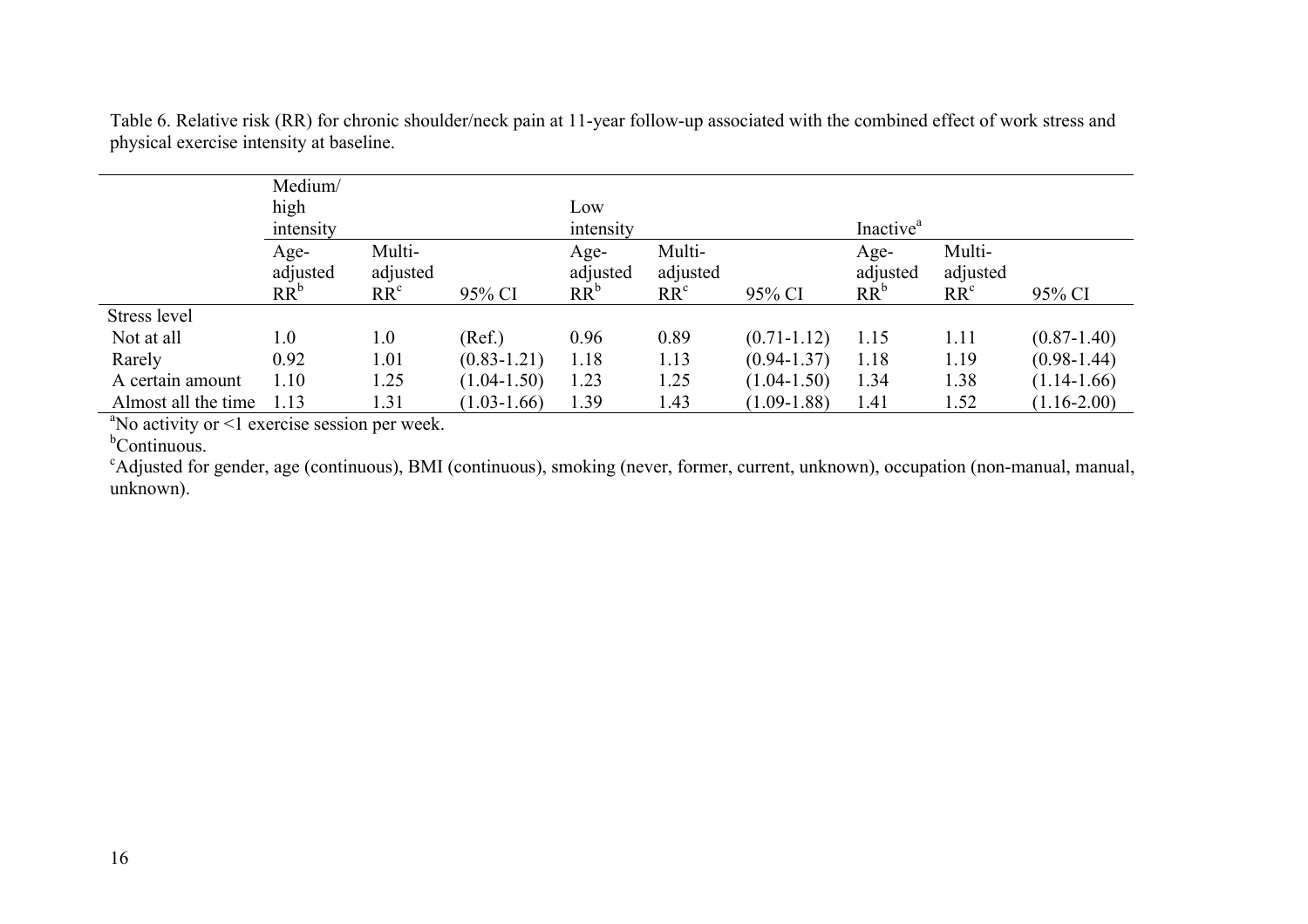#### **Discussion**

This longitudinal population based study indicates that a strong dose-response association exists between work stress and future risk of chronic shoulder/neck pain in both women and men. The independent effect of job control on risk of chronic shoulder/neck pain was rather weak. Overall, all measures of leisure time physical exercise (i.e., frequency, intensity, and duration) were associated with a reduced risk of chronic shoulder/neck pain both among women and men. Moreover, combined analyses showed that physical exercise to some extent could compensate for the adverse effect of work stress on risk of chronic shoulder/neck pain.

The demand/decision latitude model was used as departure point for the current study. However, there are some dissimilarity between this model and our data that should be kept in mind in the interpretation of our findings. The data forming the base for Karaseks model and the data used in the present study were both based on cohorts that include different types of occupations. However, the questionnaires used by Karasek (1979) were more comprehensive than the questionnaires used in HUNT 1. In HUNT 1, participants were not asked directly about job demands and job decision latitude. Instead they answered one general question on how stressful they perceive their work situation and one question on job control, with four response options on each question. Thus, the job situation categories used in our analysis are based on combinations of work stress and job control, and the results cannot be directly compared to the demand/decision latitude model (Karasek, 1979). Nevertheless, the basic idea of an association between work stress exposure, job control, and long-term health outcome is similar.

Earlier studies have not investigated the prospective association between work stress and shoulder/neck pain but have, however, investigated different work-related psychological and/or psychosocial work conditions, which are all different factors contributing to perceived work stress. Associations have been shown between risk of neck/shoulder symptoms and different work-related psychological exposures such as high job demands, empowering leadership, role conflict, time pressure, low job control, and lack of social support (Bongers et al., 2002; van den Heuvel et al., 2005b; Christensen and Knardahl, 2010). Since the HUNT data do not allow assessment of different psychological exposures, the participants in the present study were classified into broad categories of work stress (i.e., "no, not at all", "rarely", "yes, a certain amount", and "yes, all the time") instead of groups of more specific work stress exposures. The use of different variables in the abovementioned studies makes it difficult to accurately compare the results of these studies to our results. Nevertheless, the overall results show that different work related stress factors are associated with risk of

17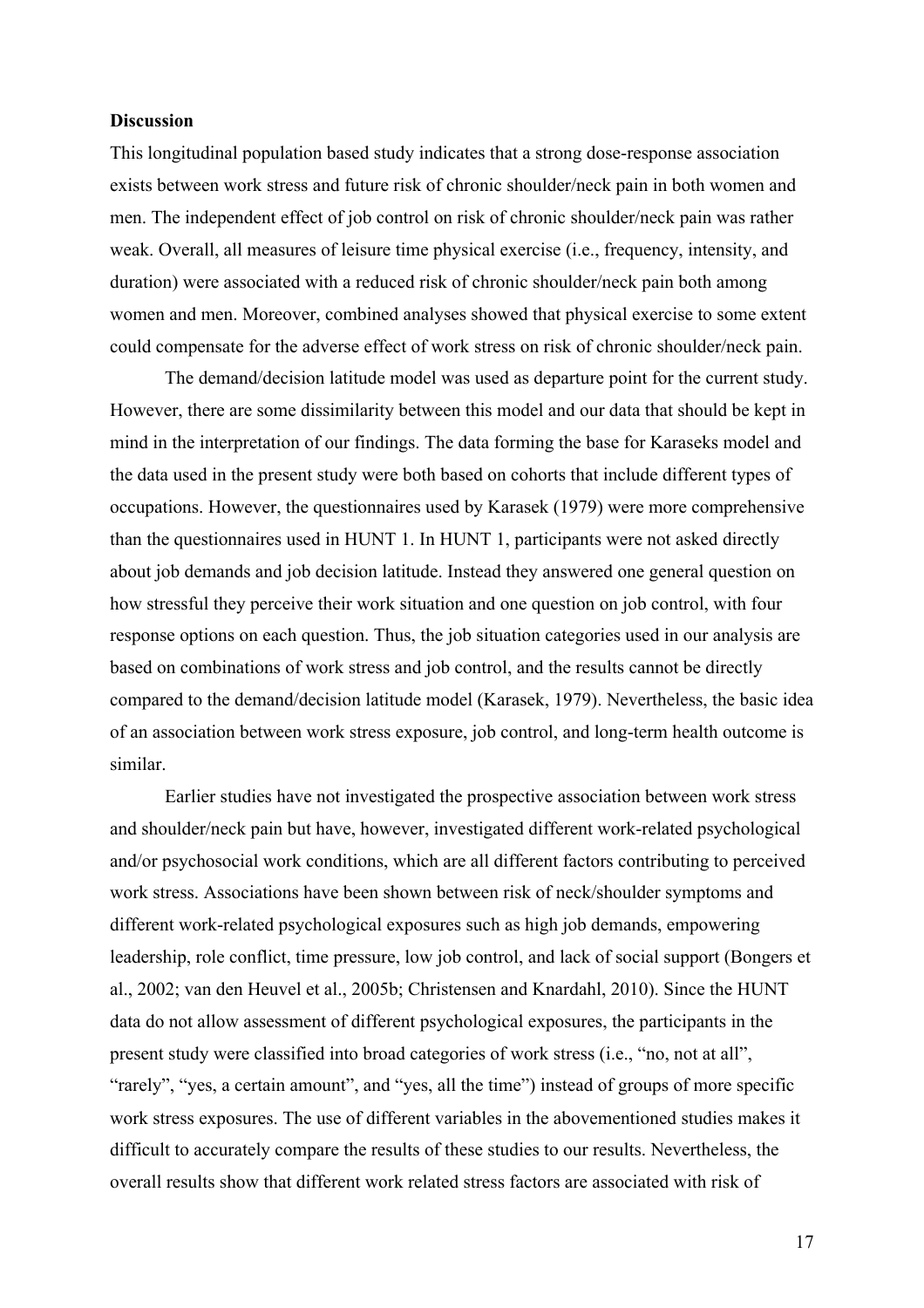neck/shoulder pain. Thus, the strong association between work stress and increased risk of chronic shoulder/neck pain in our study is in line with previous findings.

The effect of job control as an independent risk factor for chronic shoulder/neck pain was found to be weak in the present study. Previous studies have reported contrasting findings regarding the association between job control and risk of neck and/or shoulder pain. One prospective study found no evidence of an association between low decision latitude and risk of neck and shoulder pain, in neither women nor men (Östergren et al., 2005). The opposite result was found in another prospective study where low levels of job control were associated with increased risk of shoulder pain in men and, to a lesser extent, in women (Leclerc et al., 2004). The participants in the latter study had mainly occupations requiring repetitive work, and with such biomechanical constraints in addition to psychological demands it may be more difficult to control how you do your work. Karasek argues that low decision latitude is the primary work-related risk factor for health problems, and that a demanding job results in elevated risk only in interaction with low control (Karasek and Theorell, 1990). In the study by Östergren and co-workers (2005), the combination of high psychosocial work demands and low decision latitude was associated with an increased risk of neck and shoulder pain in women. Since work stress in our study showed an independently strong effect while the independent effect of job control was weak, the effect in the combined analysis is mainly from work stress. The difference from findings in previous studies may be explained from the more general classification of work stress and job control as well as the inclusion of a broad range of different occupations.

The physiological mechanisms behind chronic shoulder/neck pain are not well understood but stress appears to be an important risk factor. When exposed to a stressor, the most common allostatic systems activated is the sympathetic nervous system and the HPA axis (McEwen, 1998a). For adequate function of these systems it is necessary to have the opportunity for rest and recovery (McEwen, 1998b). When the allostatic systems are turned on and off efficiently and not too frequently, the body is able to cope and adapt to new environmental challenges. In the modern society, the allostatic systems are mainly activated by various psychosocial conditions such as stress exposure at work (Lundberg, 2002). Repeated and prolonged exposure to stress may result in excessive wear and tear on the allostatic systems that become less able to shut themselves off after stress exposure (McEwen, 1998a), i.e., resulting in allostatic load (McEwen and Stellar, 1993). Activation of the sympathetic nervous system also prepares the body to fight or flight in response to a physical threat (Cannon, 1914), and this activation is associated with an elevated pain threshold (Maier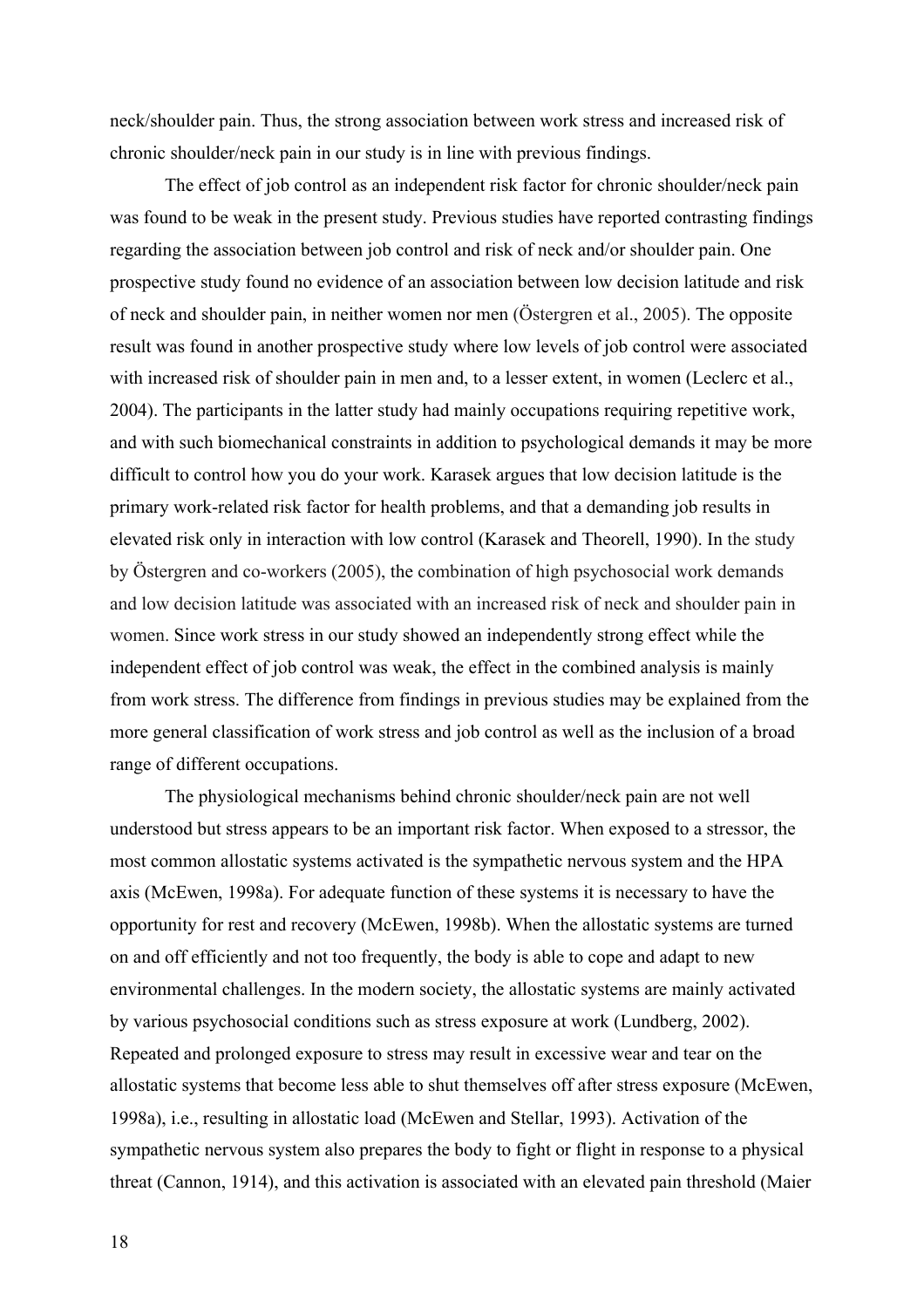et al., 1982). Based on this, the possible role of psychosocial factors at work on pain perception has been investigated (Theorell et al., 1993). Theorell and co-workers (1993) reported that before a psychological stress test, individuals with high self-reported psychological demands at work had elevated pain thresholds. It is argued that those with habitually high levels of self-reported demands at work may be in a long-lasting state of fight or flight activation, and that these individuals may not react efficiently to bodily warning signals of, e.g., pain and tissue overexertion. This may explain why persons who experience high levels of stress run an elevated risk of developing chronic symptoms from the musculoskeletal system.

Concerning the neurophysiological mechanisms, there seem to be general agreement to what happens when the body is exposed to an injury. Since pain is a hallmark of inflammatory processes (Haack et al., 2007), the same mechanisms are suggested to apply for musculoskeletal pain (Maier and Watkins, 1998). The adaptive behavior and physiological changes in the body caused by an injury are related to an activation of the immune system. This reaction is initiated by the release of pro-inflammatory cytokines such as interleukin-1 (IL-1), interleukin-6 (IL6), and tumor necrosis factor alpha (TNF- $\alpha$ ), which facilitate an inflammatory reaction and attract other immune cells that participates in healing (Maier and Watkins, 1998). Physical and physiological stressors provoking fight or flight reactions are argued to activate the same neural circuits as an injury, leading to increased levels of circulating pro-inflammatory cytokines (Maier and Watkins, 1998). Increased levels of proinflammatory cytokines are correlated with increased pain sensitivity (Koch et al., 2007). Elevated levels of IL-6 has been reported to be associated with increased pain ratings in response to prolonged sleep restriction (Haack et al., 2007) but whether the effect of exercise on pain is similar to the effect of sufficient sleep is uncertain. However, exercise is suggested to have an anti-inflammatory effect (Das, 2004), which may be one explanation to the reduced risk of chronic shoulder/neck pain from physical exercise found in the present study. Initially, it is the enhanced production of pro-inflammatory cytokines that stimulates increased generation of anti-inflammatory cytokines. Exercise causes release of these pro-inflammatory cytokines, and anti-inflammatory cytokines are produced to restrict the magnitude and duration of the inflammatory response to exercise. In other words, exercise is suggested to have the ability to suppress the production of inflammatory markers and enhance the antiinflammatory indices (Das, 2004), thereby reducing pain.

Although there was no interaction between exercise level and chronic shoulder/neck pain in the current study, the compensating effect of physical exercise on chronic

19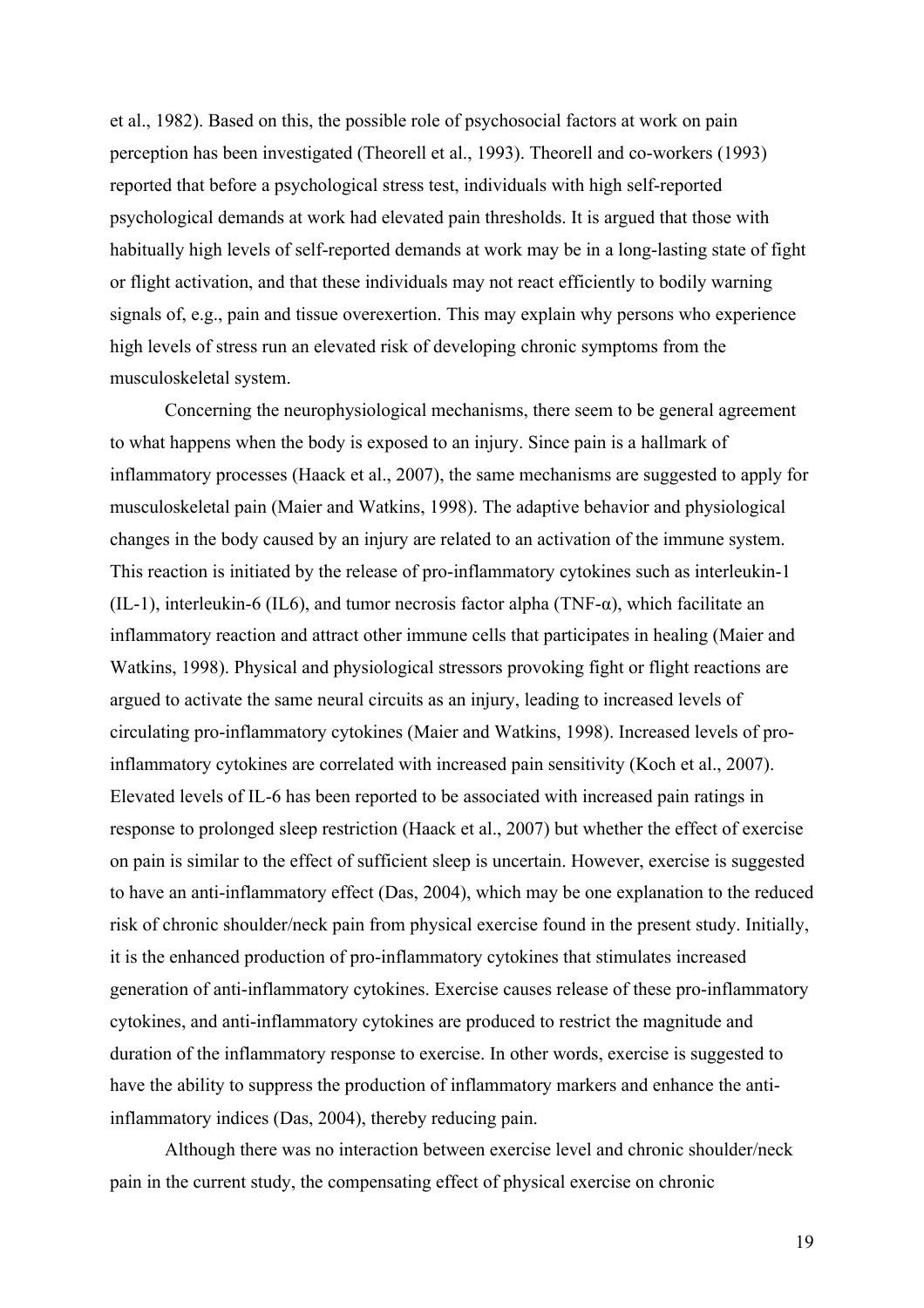shoulder/neck pain found in persons with high stress level may be explained from the abovementioned suggestions. An interaction between mental stress and physical exercise on neck pain among office employees working with video display units has been reported earlier (Korhonen et al., 2003). Individuals with a high level of mental stress and low frequency of physical exercise had an almost sevenfold risk of neck pain compared to individuals with low stress level and high exercise frequency. This was a selected sample of workers who spent their workday in front of the computer with exposure to some mechanical load in addition to mental stress, and therefore, the results cannot be directly compared to the current study focusing on the general working population. Thus, to the best of our knowledge, the present study is the first longitudinal study to report a compensatory effect from physical exercise on chronic shoulder/neck pain in the general adult working population.

The present study investigated the protective effect of physical exercise on risk of chronic shoulder/neck pain, and overall, we found a moderate dose-response effect for all the different measurements of exercise. Previous studies based on HUNT data have reported physical exercise to reduce the risk of fibromyalgia in women (Mork et al., 2010) and chronic pain in low back and neck/shoulders in both women and men (Nilsen et al., 2011). Although these studies, as well as the current study, have long follow-up of 11 years, the results from physical exercise are based on baseline information only. Therefore, we do not know whether exercise levels has changed during the follow-up period and affected the development of pain.

Considering long-term effects of physical exercise used in treatment of chronic musculoskeletal pain, the existing literature indicate that exercise have beneficial effects. Strong effects from specific strength training locally for pain-affected muscles in neck/shoulders have been reported, both immediately after a 10 week intervention period, as well as 10 weeks after the intervention (Andersen et al., 2008). It may therefore seem as a paradox that physical exercise in our study only shows a moderate effect on risk of chronic shoulder/neck pain, while exercise used in treatment of chronic shoulder/neck pain shows strong effects. This difference is likely explained by the questions about exercise used in HUNT 1. The participants were not asked to define what type of exercise they did, e.g., whether they did strength training or endurance training. Hence, the protective effect of physical exercise could possibly have been stronger if we had these data and performed the analyses according to type of exercise. Nevertheless, several studies have investigated different forms of exercise in treatment of chronic shoulder/neck pain, with some forms showing better effects than others. A review reported moderate evidence supporting the effectiveness of long-term dynamic and isometric resistance exercises of the neck and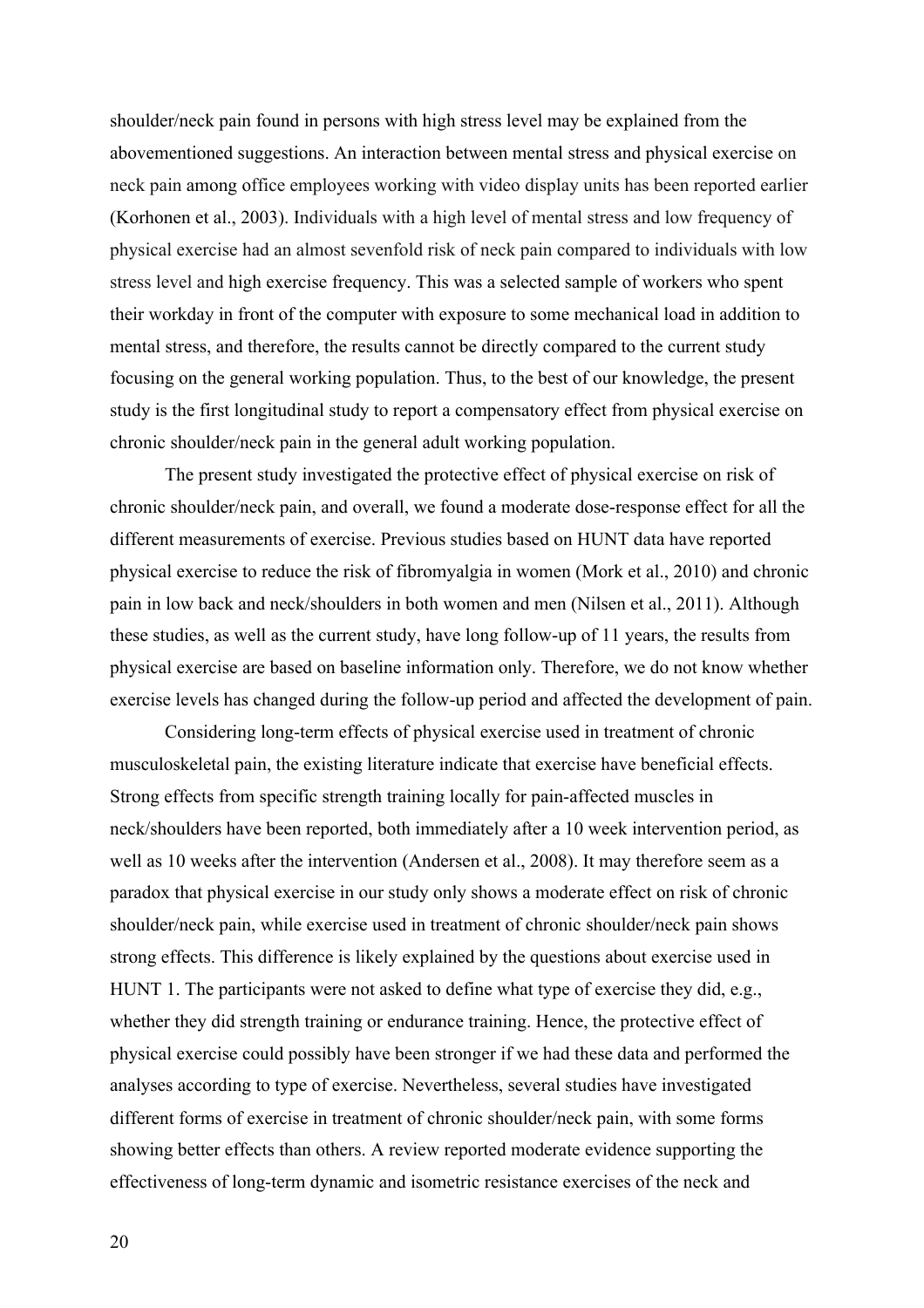shoulder muscles for chronic or frequent neck disorders and no support for the long term effect of very low intensity exercises on chronic neck pain (Ylinen, 2007). Strength training, endurance training, and co-ordination training has been associated with similar improvement in symptoms of work-related neck-shoulder pain in women (Waling et al., 2000). However, stretching and aerobic exercise alone has proved to be a much less effective than strength training and dynamic endurance training to reduce chronic neck symptoms and disability in women (Ylinen et al., 2003). Even as little as 2 to 12 minutes of daily progressive resistance training has shown clinically relevant reductions of neck/shoulder pain (Andersen et al., 2011b). Future epidemiological studies should preferable include more detailed information about type of exercise to enable a more thorough assessment of the preventive effect of physical exercise on risk of chronic shoulder/neck pain.

In the current study, high exercise intensity was associated with a moderate riskreducing effect in both women and men. Although our combined analysis did not show an interaction between exercise intensity and work stress, it was observed that inactive persons with high work stress had higher risk of chronic shoulder/neck pain than persons in the same stress group exercising with medium/high intensity. In summary, no firm conclusion can be drawn concerning what type of exercise should be recommended to prevent chronic shoulder/neck pain, but it seems that exercise with higher intensity may be more beneficial than low intensity exercise.

The strengths of the current study are the prospective design and the large unselected population representing a broad range of different occupations. The study also has some limitations. By using a questionnaire, individual interpretations of the questions and response options may lead to misclassification of shoulder/neck pain and physical exercise. Also, the HUNT data does not include information on type of exercise; hence, the different exercise types and the possible importance in preventing development of chronic shoulder/neck pain could not be assessed. The HUNT data contains broad variety of variables that gives the opportunity to control for several factors. Thus, possible confounding with other factors, such as psychological well-being, number of children at home for women and other demands outside work may be of importance but were not included in our analysis.

#### **Conclusion**

This prospective study indicates that women and men who perceive their work situation as stressful have an increased risk of chronic shoulder/neck pain. Low job control was weakly associated with higher risk of chronic shoulder/neck pain. There was a moderate inverse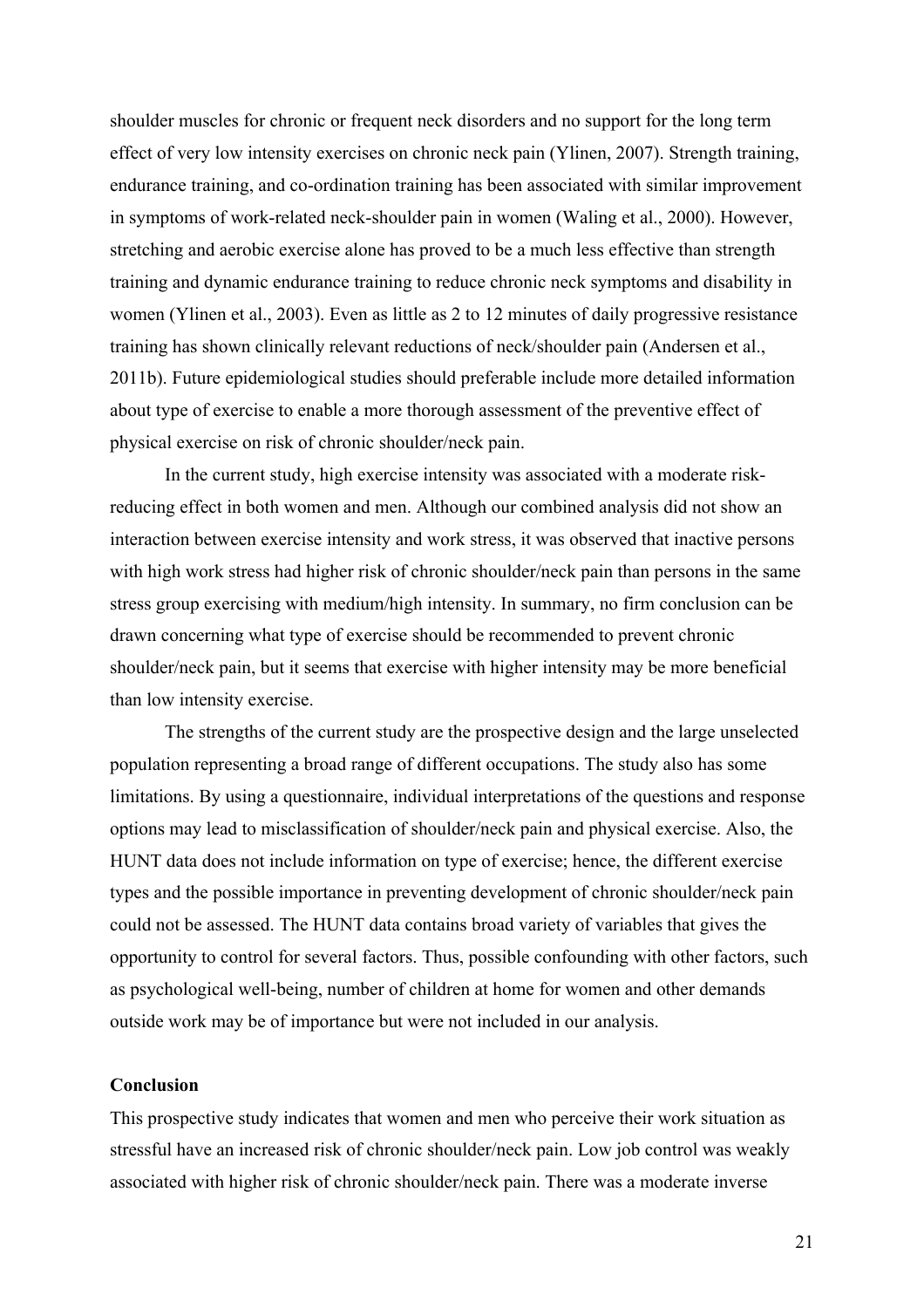relation between physical exercise and risk of chronic shoulder/neck pain for both women and men. Regular physical exercise can, to some extent, compensate for the adverse effect of work stress on risk of chronic shoulder/neck pain.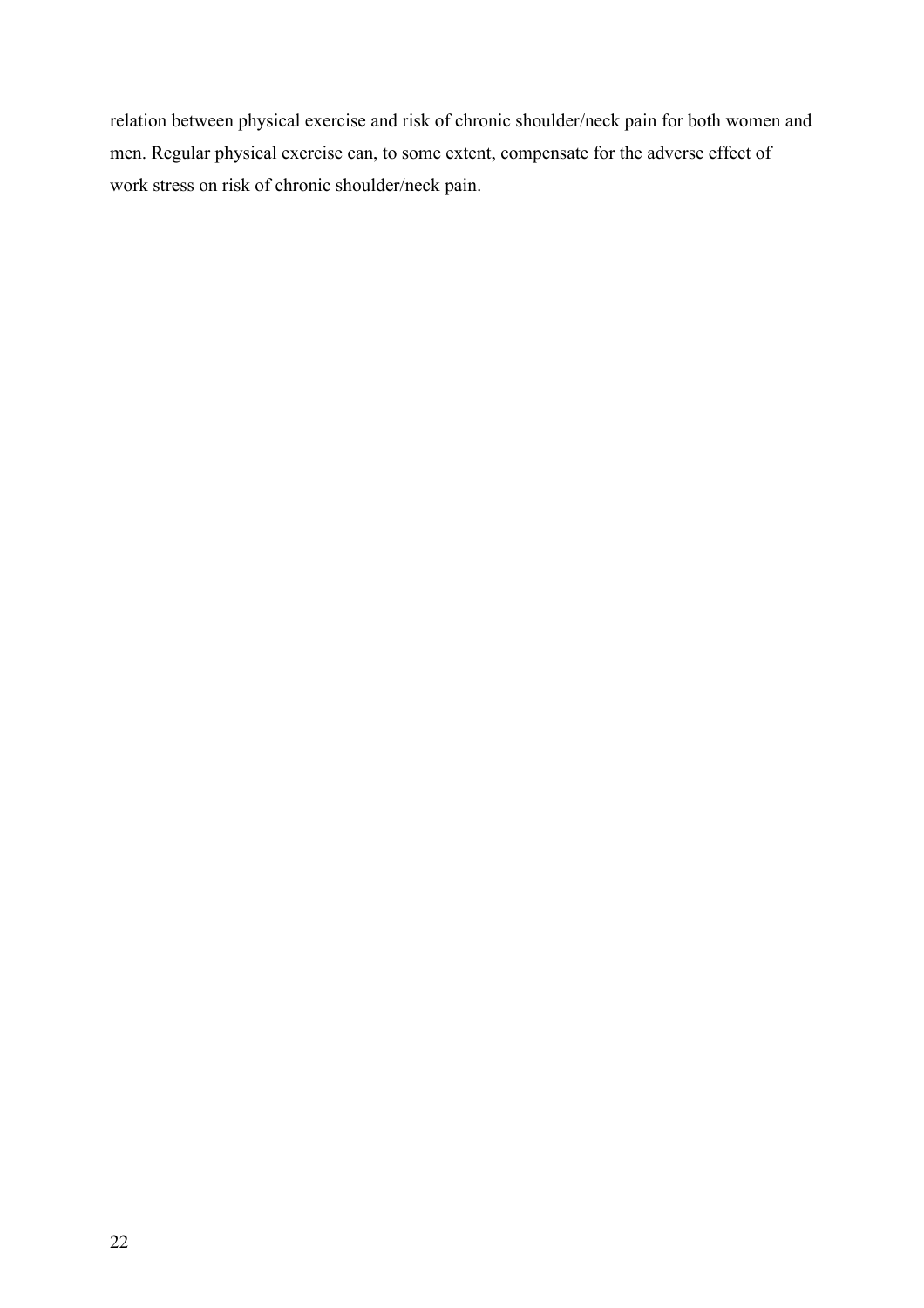## **References**

- ANDERSEN, L. L., CLAUSEN, T., MORTENSEN, O. S., BURR, H. & HOLTERMANN, A. 2011a. A prospective cohort study on musculoskeletal risk factors for long-term sickness absence among healthcare workers in eldercare. *Int Arch Occup Environ Health*.
- ANDERSEN, L. L., KJAER, M., SOGAARD, K., HANSEN, L., KRYGER, A. I. & SJOGAARD, G. 2008. Effect of two contrasting types of physical exercise on chronic neck muscle pain. *Arthritis Rheum,* 59**,** 84-91.
- ANDERSEN, L. L., SAERVOLL, C. A., MORTENSEN, O. S., POULSEN, O. M., HANNERZ, H. & ZEBIS, M. K. 2011b. Effectiveness of small daily amounts of progressive resistance training for frequent neck/shoulder pain: randomised controlled trial. *Pain,* 152**,** 440-6.
- ARIËNS, G. A., VAN MECHELEN, W., BONGERS, P. M., BOUTER, L. M. & VAN DER WAL, G. 2001. Psychosocial risk factors for neck pain: a systematic review. *Am J Ind Med,* 39**,** 180-93.
- BERGMAN, S., HERRSTRÖM, P., HÖGSTRÖM, K., PETERSSON, I. F., SVENSSON, B. & JACOBSSON, L. T. 2001. Chronic musculoskeletal pain, prevalence rates, and sociodemographic associations in a Swedish population study. *J Rheumatol,* 28**,** 1369- 1377.
- BONGERS, P. M., DE WINTER, C. R., KOMPIER, M. A. & HILDEBRANDT, V. H. 1993. Psychosocial factors at work and musculoskeletal disease. *Scand J Work Environ Health,* 19**,** 297-312.
- BONGERS, P. M., KREMER, A. M. & TER LAAK, J. 2002. Are psychosocial factors, risk factors for symptoms and signs of the shoulder, elbow, or hand/wrist?: A review of the epidemiological literature. *Am J Ind Med,* 41**,** 315-42.
- CAGNIE, B., DANNEELS, L., VAN TIGGELEN, D., DE LOOSE, V. & CAMBIER, D. 2007. Individual and work related risk factors for neck pain among office workers: a cross sectional study. *Eur Spine J,* 16**,** 679-86.
- CANNON, W. B. 1914. The emergency function of the adrenal medulla in pain and the major emotions. *Am J Phys* 356-372.
- CHRISTENSEN, J. O. & KNARDAHL, S. 2010. Work and neck pain: a prospective study of psychological, social, and mechanical risk factors. *Pain,* 151**,** 162-73.
- DAS, U. N. 2004. Anti-inflammatory nature of exercise. *Nutrition,* 20**,** 323-6.
- HAACK, M., SANCHEZ, E. & MULLINGTON, J. M. 2007. Elevated inflammatory markers in response to prolonged sleep restriction are associated with increased pain experience in healthy volunteers. *Sleep,* 30**,** 1145-52.
- HASKELL, W., LEE, I., PATE, R. R., POWELL, K. E., BLAIR, S. N., FRANKLIN, B. A., MACERA, C. A., HEATH, G. W., THOMPSON, P. D. & BAUMAN, A. 2007. Physical Activity and Public Health. Updated Recommendation for Adults From the American College of Sports Medicine and the American Heart Association. *Circulation*.
- HILDEBRANDT, V. H., BONGERS, P. M., DUL, J., VAN DIJK, F. J. & KEMPER, H. C. 2000. The relationship between leisure time, physical activities and musculoskeletal symptoms and disability in worker populations. *Int Arch Occup Environ Health,* 73**,** 507-18.
- HOLTH, H. S., WERPEN, H. K., ZWART, J. A. & HAGEN, K. 2008. Physical inactivity is associated with chronic musculoskeletal complaints 11 years later: results from the Nord-Trondelag Health Study. *BMC Musculoskelet Disord,* 9**,** 159.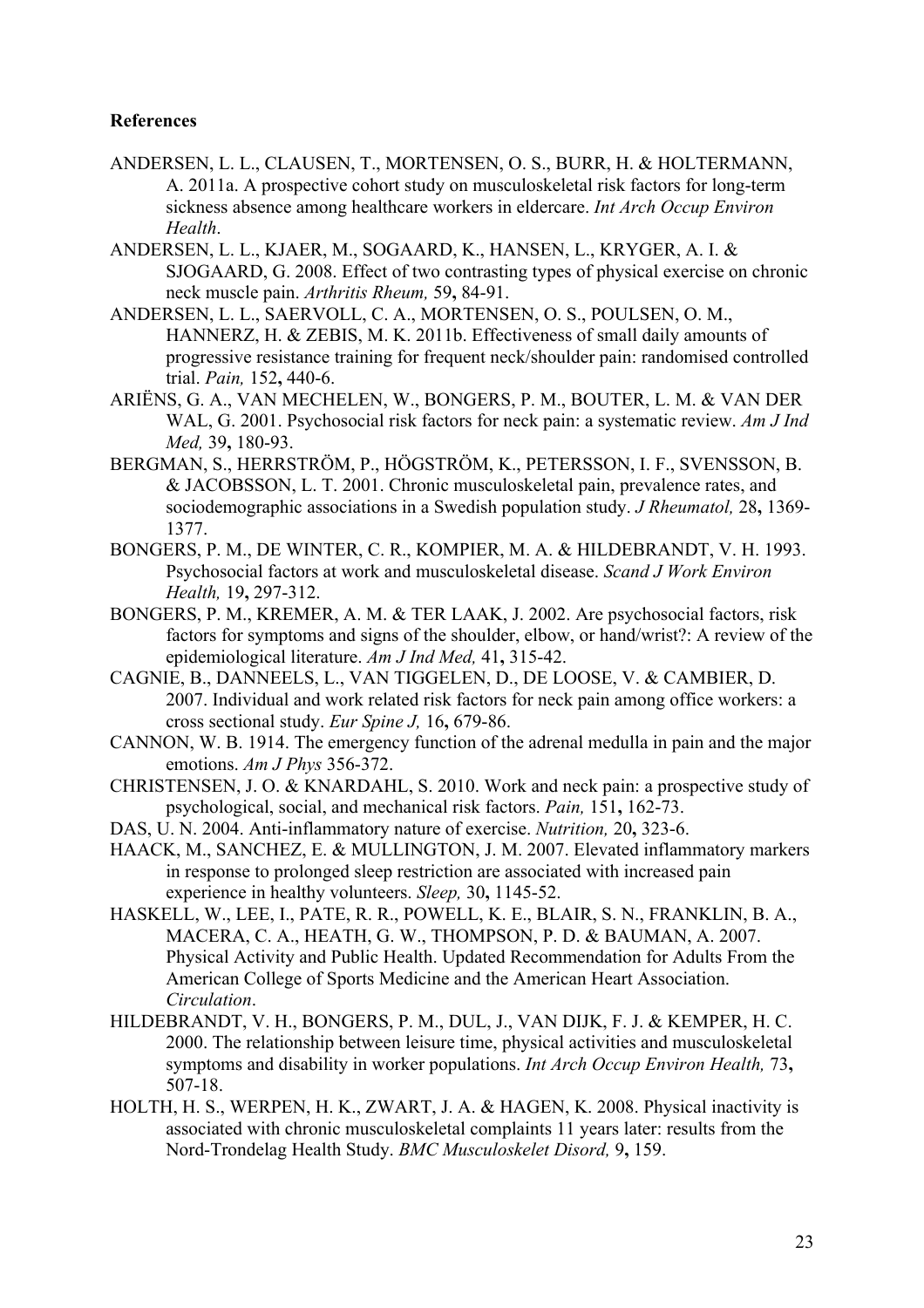HUANG, G. D., FEUERSTEIN, M. & SAUTER, S. L. 2002. Occupational stress and workrelated upper extremity disorders: concepts and models. *Am J Ind Med,* 41**,** 298-314.

- IHLEBAEK, C., ERIKSEN, H. R. & URSIN, H. 2002. Prevalence of subjective health complaints (SHC) in Norway. *Scand J Public Health,* 30**,** 20-9.
- KARASEK, R. & THEORELL, T. 1990. *Healthy work: stress, productivity, and the reconstruction of working life*, New York: Basic Books.
- KARASEK, R. A. 1979. Job demands, job decision latitude, and mental strain: implications for job redesign. *Adm Sci Q,* 24**,** 285-308.
- KOCH, A., ZACHAROWSKI, K., BOEHM, O., STEVENS, M., LIPFERT, P., VON GIESEN, H. J., WOLF, A. & FREYNHAGEN, R. 2007. Nitric oxide and proinflammatory cytokines correlate with pain intensity in chronic pain patients. *Inflamm Res,* 56**,** 32-7.
- KORHONEN, T., KETOLA, R., TOIVONEN, R., LUUKKONEN, R., HAKKANEN, M. & VIIKARI-JUNTURA, E. 2003. Work related and individual predictors for incident neck pain among office employees working with video display units. *Occup Environ Med,* 60**,** 475-82.
- KURTZE, N., RANGUL, V., HUSTVEDT, B. E. & FLANDERS, W. D. 2008. Reliability and validity of self-reported physical activity in the Nord-Trondelag Health Study: HUNT 1. *Scand J Public Health,* 36**,** 52-61.
- LECLERC, A., CHASTANG, J. F., NIEDHAMMER, I., LANDRE, M. F. & ROQUELAURE, Y. 2004. Incidence of shoulder pain in repetitive work. *Occup Environ Med,* 61**,** 39-44.
- LUNDBERG, U. 1999. Stress responses in low-status jobs and their relationship to health risks: musculoskeletal disorders. *Ann N Y Acad Sci,* 896**,** 162-72.
- LUNDBERG, U. 2002. Psychophysiology of work: stress, gender, endocrine response, and work-related upper extremity disorders. *Am J Ind Med,* 41**,** 383-92.
- MAIER, S. F., DRUGAN, R. C. & GRAU, J. W. 1982. Controllability, coping behavior, and stress-induced analgesia in the rat. *Pain,* 12**,** 47-56.
- MAIER, S. F. & WATKINS, L. R. 1998. Cytokines for psychologists: implications of bidirectional immune-to-brain communication for understanding behavior, mood, and cognition. *Psychol Rev,* 105**,** 83-107.
- MCEWEN, B. S. 1998a. Protective and damaging effects of stress mediators. *N Engl J Med,* 338**,** 171-9.
- MCEWEN, B. S. 1998b. Stress, adaptation, and disease. Allostasis and allostatic load. *Ann N Y Acad Sci,* 840**,** 33-44.
- MCEWEN, B. S. & STELLAR, E. 1993. Stress and the individual. Mechanisms leading to disease. *Arch Intern Med,* 153**,** 2093-101.
- MIRANDA, H., VIIKARI-JUNTURA, E., MARTIKAINEN, R., TAKALA, E. P. & RIIHIMAKI, H. 2001. A prospective study of work related factors and physical exercise as predictors of shoulder pain. *Occup Environ Med,* 58**,** 528-34.
- MORK, P. J., VASSELJEN, O. & NILSEN, T. I. 2010. Association between physical exercise, body mass index, and risk of fibromyalgia: longitudinal data from the Norwegian Nord-Trondelag Health Study. *Arthritis Care Res (Hoboken),* 62**,** 611-7.
- MORKEN, T., RIISE, T., MOEN, B., HAUGE, S. H., HOLIEN, S., LANGEDRAG, A., PEDERSEN, S., SAUE, I. L., SELJEBO, G. M. & THOPPIL, V. 2003. Low back pain and widespread pain predict sickness absence among industrial workers. *BMC Musculoskelet Disord,* 4**,** 21.
- NILSEN, T. I., HOLTERMANN, A. & MORK, P. J. 2011. Physical exercise, body mass index, and risk of chronic pain in the low back and neck/shoulders: longitudinal data from the Nord-Trondelag Health Study. *Am J Epidemiol,* 174**,** 267-73.